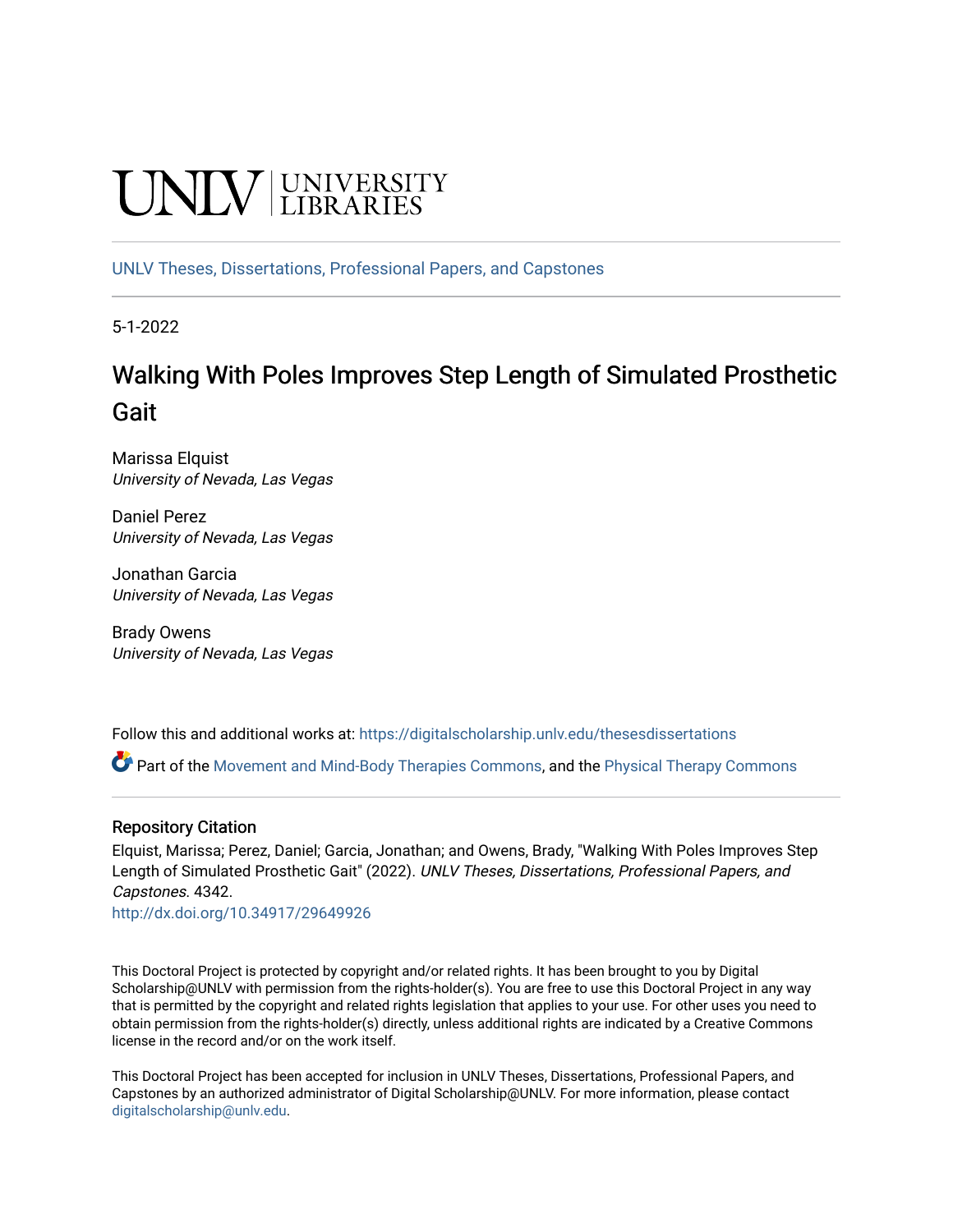## WALKING WITH POLES IMPROVES STEP LENGTH OF SIMULATED

#### PROSTHETIC GAIT

By

Marissa Elquist

Jonathan Garcia

Braden Owens

Daniel E. Perez

A doctoral project submitted in partial fulfillment of the requirements for the

Doctor of Physical Therapy

Department of Physical Therapy School of Integrated Health Sciences Graduate College

University of Nevada, Las Vegas May 2022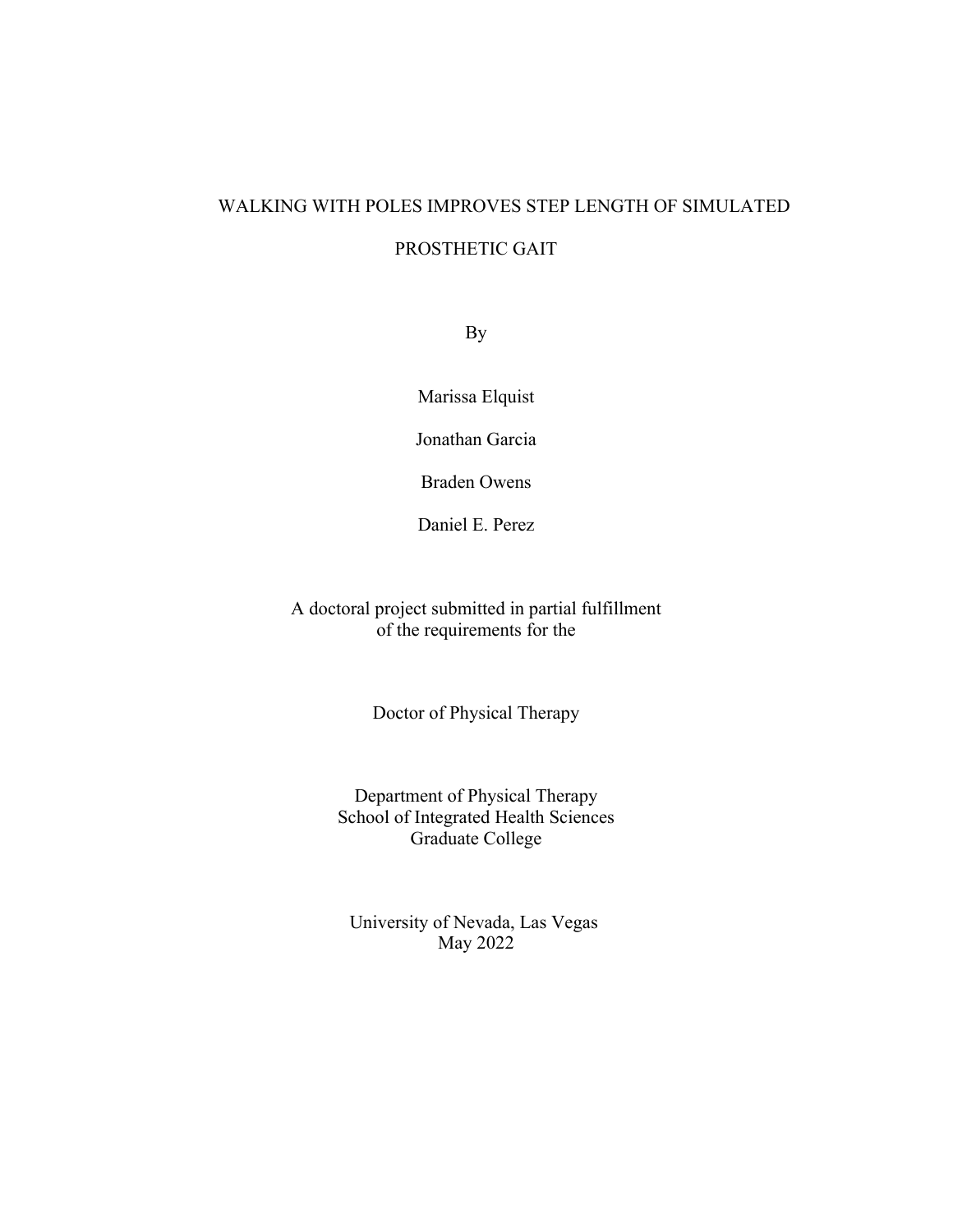

### **Doctoral Project Approval**

The Graduate College The University of Nevada, Las Vegas

Date May 13, 2022

This doctoral project prepared by

Marissa Elquist

Daniel Perez

Jonathan Garcia

Braden Owens

entitled

Walking With Poles Improves Step Length of Simulated Prosthetic Gait

is approved in partial fulfillment of the requirements for the degree of

Doctor of Physical Therapy Department of Physical Therapy

Jenny Kent, Ph.D.

Daniel Young, Ph.D. *Research Project Advisor*

Merrill Landers, Ph.D. *Chair, Department of Physical Therapy*

Jenny Kent, Ph.D.<br>*Examination Committee Chair* **Examination Committee Chair** *Since Provost for Graduate Education & Examination Committee Chair Vice Provost for Graduate Education & Dean of the Graduate College*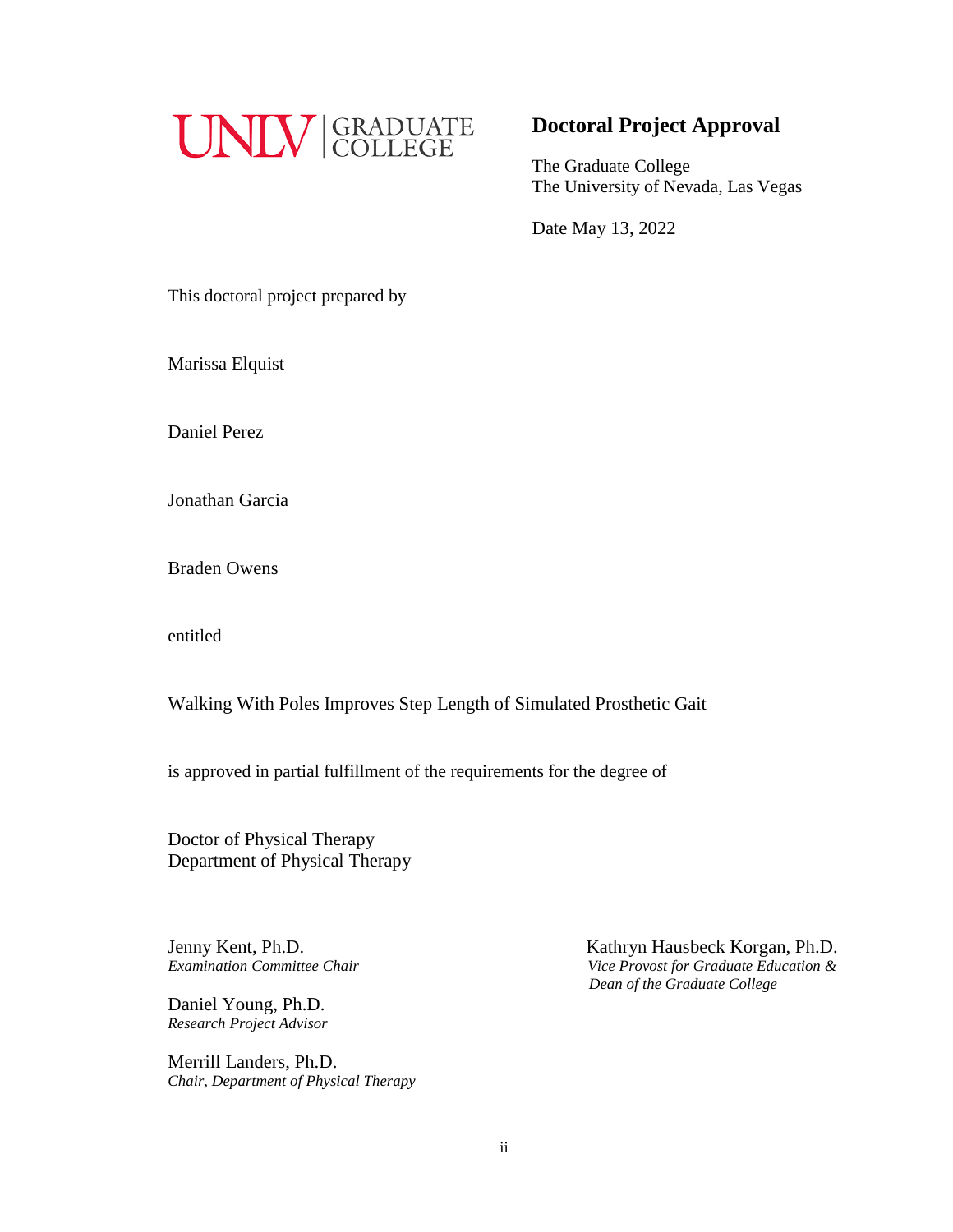#### **Abstract**

Individuals with lower limb loss often demonstrate gait deviations which cause instability and asymmetry. Walking with poles has been shown to improve stride length and stability in older adult and other patient populations. The enhanced arm involvement in bipedal walking with poles has the potential to facilitate interlimb coordination among arms and legs, and therefore is likely to improve prosthetic gait. The purpose of this study was to examine the effect of walking poles on temporal gait parameters and the center of mass (COM) displacement during prosthetic and simulated prosthetic gait. It was hypothesized that walking with poles would improve gait parameters, symmetry index and COM displacement while walking. One transfemoral amputee and seven non-amputee individuals participated. The iWalk, a hands-free crutch device, was used to simulate the gait pattern of individuals with above-the-knee amputation. All participants walked at a self-selected comfortable walking speed on a treadmill under two conditions: hands free walk (W) and pole walk (PW). Gait parameters including cadence, stance time of intact and iWalk/prosthetic legs as well as the vertical displacement of COM were analyzed. Symmetry index was calculated using iWalk/prosthetic stance phase divided by intact stance phase. Our results showed that participants exhibited significantly lower cadence and corresponding longer stance phase of the intact leg and iWalk/prosthetic leg in the PW condition compared to W at the same walking speed. In addition, there was a significantly larger vertical displacement of COM during the stance phase of the iWalk/prosthetic leg in PW compared to W. The lower cadence and greater stance time of both the intact and iWalk/prosthetic limb on the treadmill represented longer step length in PW compared to W. The longer step length also reflected in the observed larger vertical displacement of COM in PW. The longer step length may indicate better confidence level and stability during PW compared to W.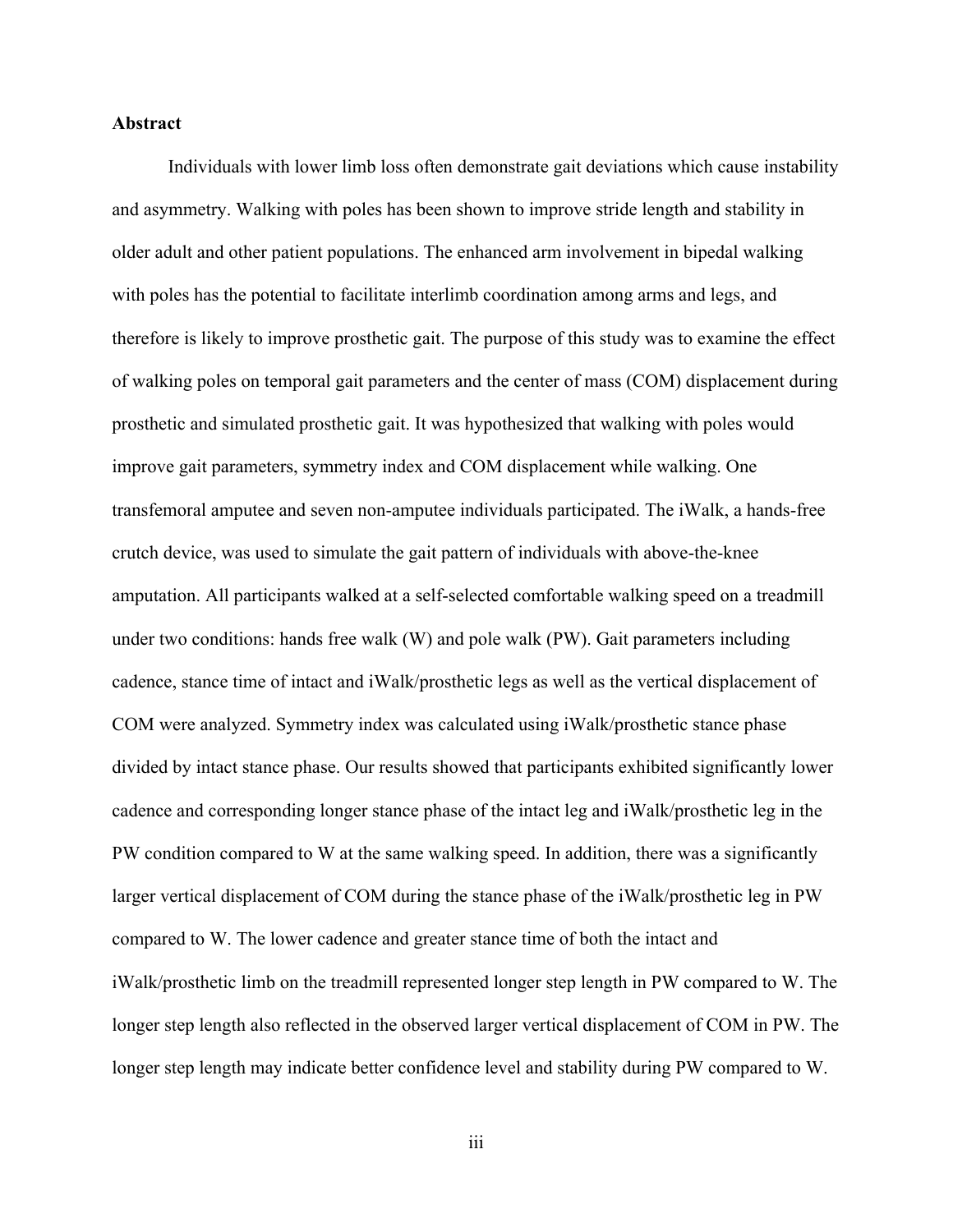## **Table of Contents**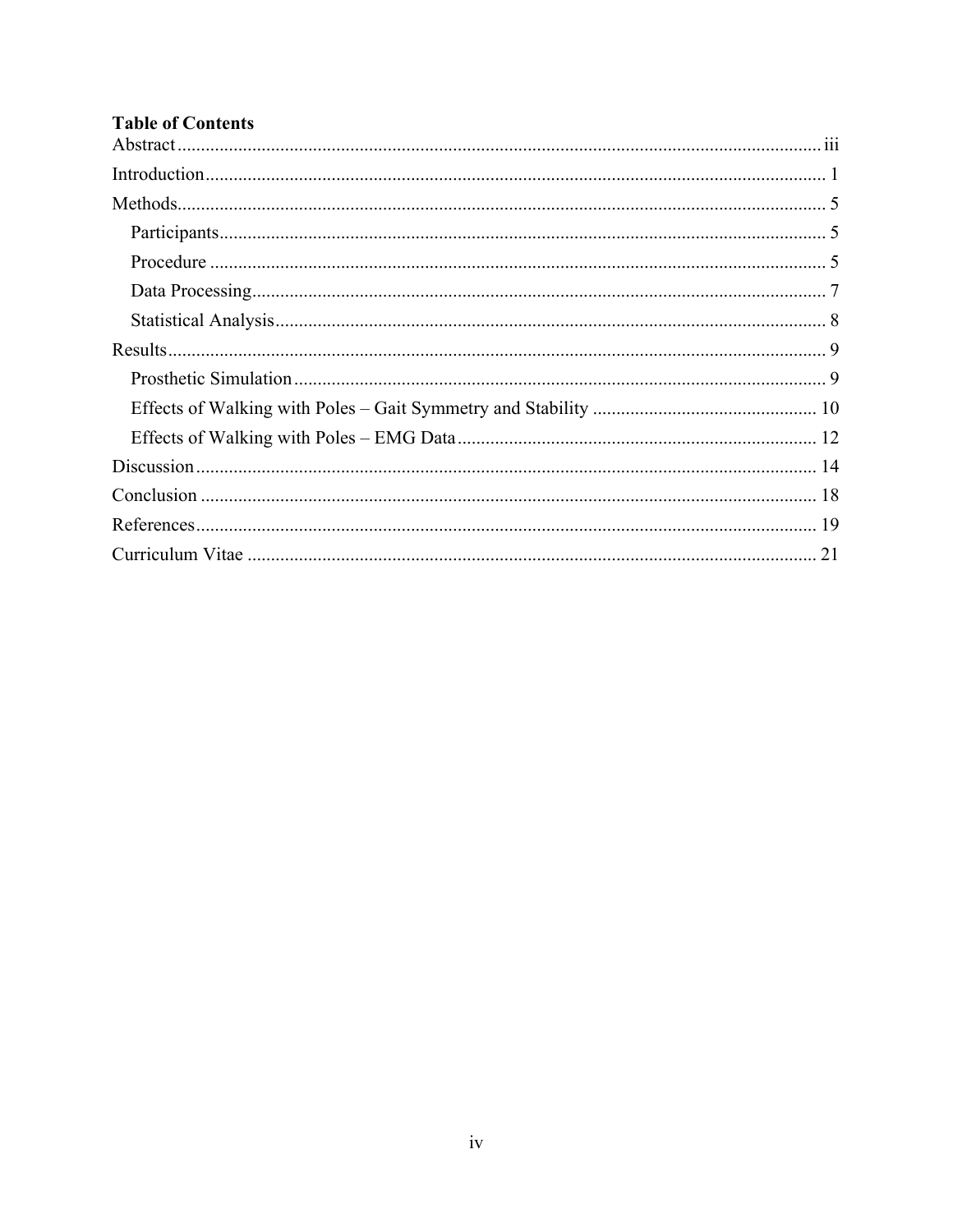#### **Introduction**

The number of people expected to be living with limb loss in the United States will rise from 1.6 million in 2005 to 3.6 million in 2050. Of those individuals, 65% will have undergone an amputation to the lower extremity, most commonly due to diabetes or peripheral neuropathy (Lo et al., 2020; Ziegler-Graham et al., 2008). For the year 2019, the total projected healthcare costs for individuals after lower extremity amputation was estimated to be \$878,927. Not only is the cost associated with limb amputation high, but there are also significant effects to social and physical status after an amputation. Reports of individuals with lower extremity amputation (LEA) found that 42% were unable to work 7 years after the amputation and 53.9% remained non-ambulatory for 1 year after their amputation  $(Lo et al., 2020)$ . While the return of ambulation is critical to functional recovery after LEA, proper, symmetrical form during gait is also important to reduce incidence of secondary musculoskeletal injuries.

Research has shown that individuals with LEA have asymmetrical gait, demonstrated by shorter times in stance and longer swing phases with the prosthetic limb, as well as 13% greater force asymmetry between limbs during walking than able-bodied controls (Nolan et al., 2003). These movement patterns could be due to the amputee relying more heavily on the intact limb in order to avoid producing larger forces through the amputated limb. This reduces the demands on the musculature of the amputated limb and can lead to asymmetrical strength between limbs overtime (Lloyd et al., 2010). Side bending of the trunk towards the intact limb combined with axial rotation away from the intact limb during double-limb support phases of gait has also been found in individuals with transtibial amputation likely as a means to compensate for weak muscular control. This has the potential to lead to asymmetry of active and passive components of the individuals' dynamic stability (Yoder et al., 2015).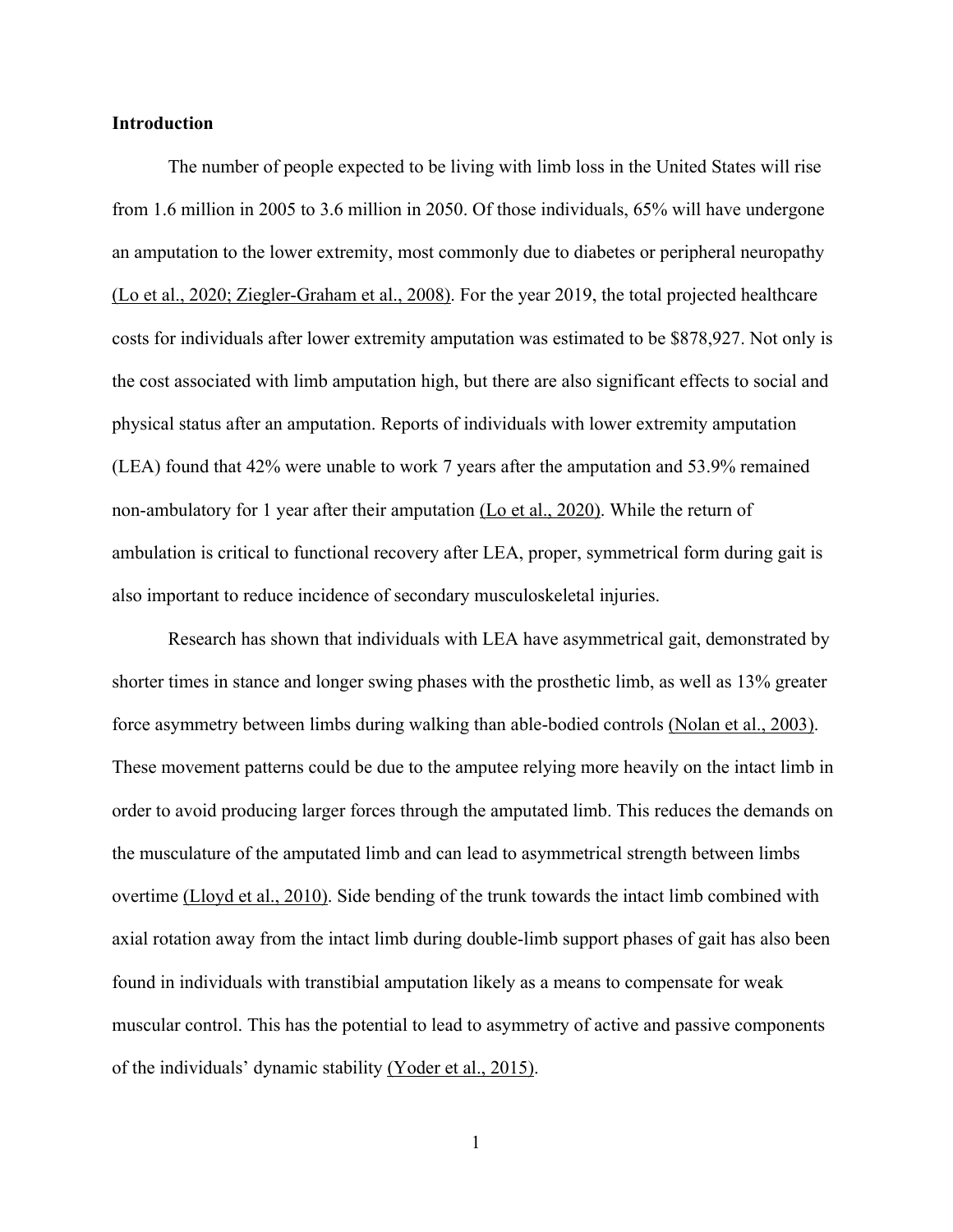With regards to the physical effects of LEA, there are many factors that can impact an amputee's gait, such as a painful stump, how well the prosthetic is fitted, and if the individual is in good health (Isakov et al., 2000). Altered biomechanics caused by these and other factors increase the risk of developing musculoskeletal pathologies including chronic and degenerative changes in weight bearing joints and tissues (Lloyd et al., 2010; Yoder et al., 2015). As the amount of weight distributed through the intact limb increases, the risk of developing osteoarthritis in the amputated limb and the intact knee increases as well. This was seen in 64% of veterans with LEA (Gailey et al., 2008). Individuals with LEA have increased rates of low back pain that has been found to be related to social experiences, level of amputation, leg length discrepancies, postural dysfunction and deviations in the kinematics of the spine and pelvis (Highsmith et al., 2019). Improving the gait symmetry of individuals with LEA could have a positive impact on health outcomes with regards to back pain, joint degeneration and osteoporosis in both the intact and amputated limb. Reducing the secondary complications of LEA would increase this population's ability to participate in everyday tasks and improve their overall quality of life (Lloyd et al., 2010).

Current strategies being implemented to improve the aforementioned gait deviations include gait training and muscle strengthening. Exercise programs consisting of supervised walking, muscle strengthening, balance training, part-to-whole gait training, and functional gait and activity training are strategies more commonly used, although there is conflicting evidence regarding improved gait with these methods (Wong et al., 2016). An ideal method of prosthetic gait training is difficult to determine due to heterogeneity between studies and conflicting evidence. In order to maximize an individual's ability to walk effectively after an amputation, new strategies to improve gait training should be considered.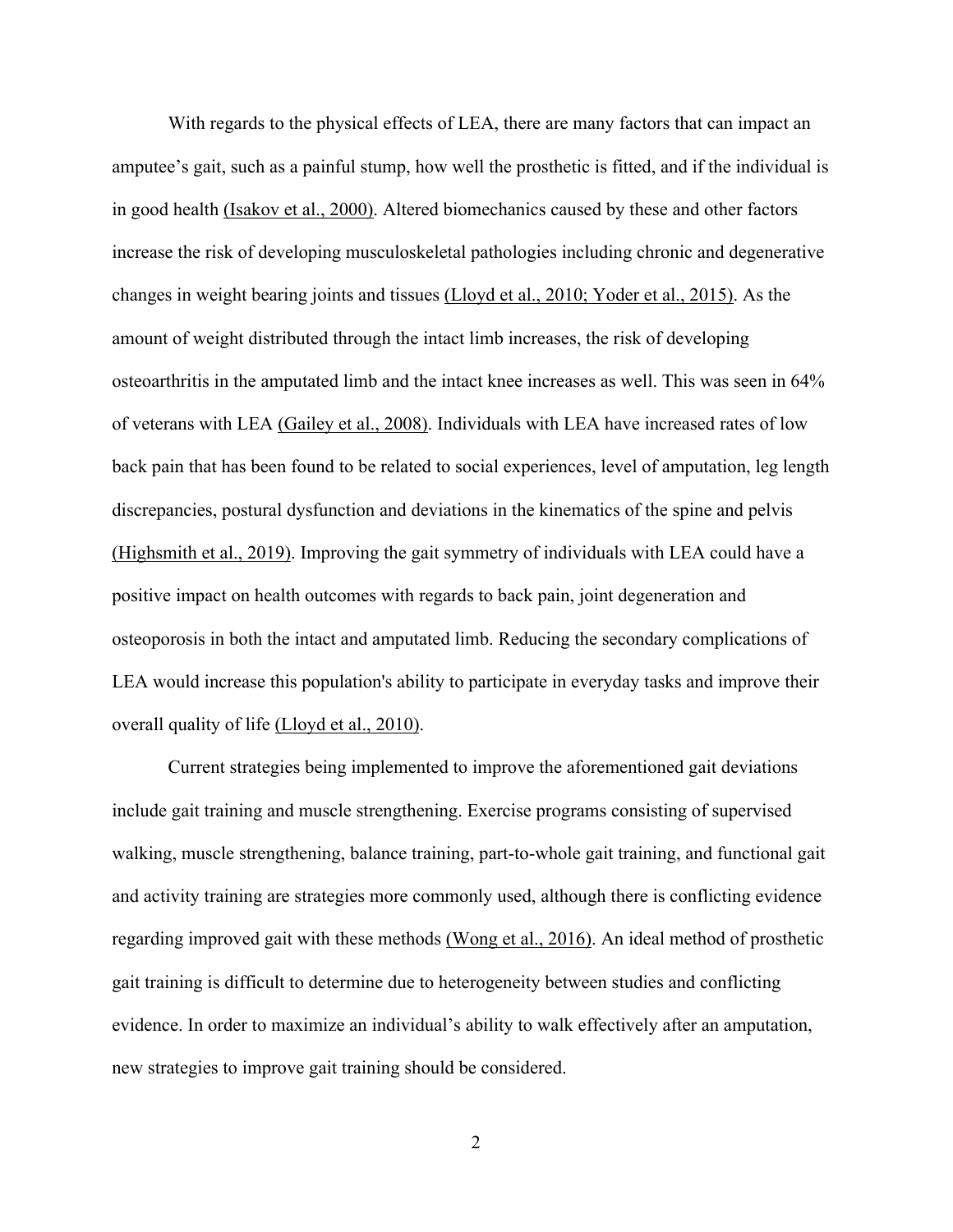Given that anatomical and physiological deficits due to limb loss are non-modifiable, rehabilitation of the prosthetic limb could benefit from utilizing the concept of neural coupling among the four limbs. Neural coupling has been defined as "flexible, task-specific, physiologically meaningful linkage of limbs during complex movements." Neural coupling explains the relationship between arm swing and leg movement as a reflex that may be influenced with pole walking (Dietz & Schrafl-Altermatt, 2016). It has been found that the active arm involvement in locomotion-like movement contributes to the modulation of lower extremity muscular activities due to neural coupling (Ferris et al., 2006; Kawashima et al., 2006). The concept of neural coupling can potentially be utilized to modulate muscle activation of the amputated limb, possibly improving symmetry between the lower limbs. Studies show that the movement of the arms and legs are in fact related and have varying degrees of influence on the other. Utilizing poles while walking may affect leg movement, facilitate more upper extremity use, influence trunk lean, and improve energy expenditure (Balter & Zehr, 2007, Pellegrini et al., 2015, 2017). In addition, the somatosensory inputs from the hands holding the poles could provide a light touch cue which has been shown to improve center of mass stability during walking (Boonsinsukh et al., 2009; Dickstein & Laufer, 2004). Despite the potential advantage from neural coupling being evident for pole walking, it is not clear whether individuals with LEA will improve their gait with this method (Pellegrini et al., 2017).

Currently, no study has investigated the benefit of pole walking on individuals with LEA, or the use of the iWalk to simulate prosthetic gait. The iWalk is a new form of crutch that allows the wearer to be hands-free without placing any of their body weight through an affected foot or ankle and may be used to simulate the gait pattern of individuals with LEA. Currently, there have been no studies comparing iWalk gait to gait with a lower extremity prosthesis, but it has the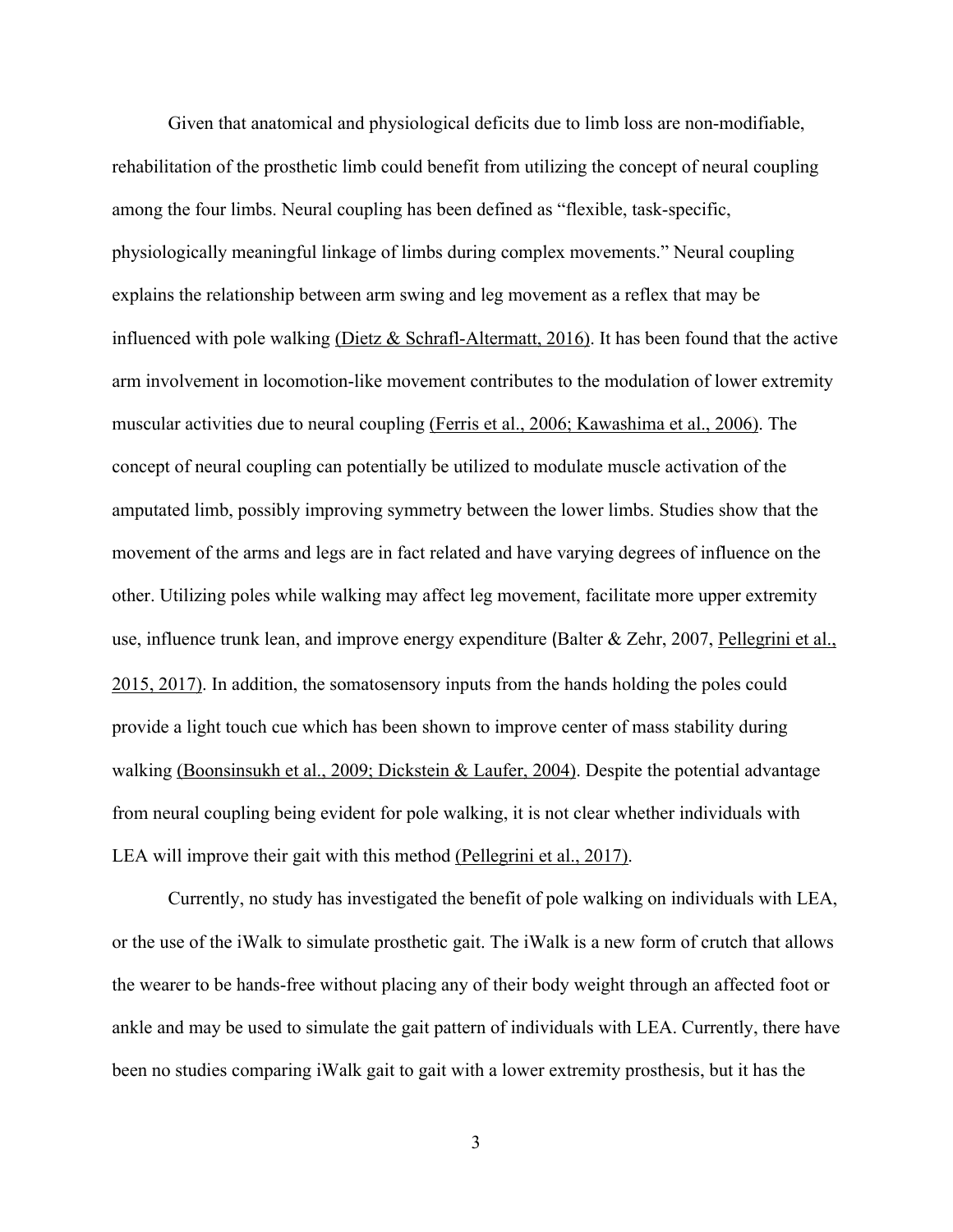potential to simulate gait abnormalities as seen with LEA. The iWalk could potentially be utilized when recruiting participants with LEA is not possible. Based on the available research, we propose that a study investigating pole walking in individuals walking with simulated prosthetic gait through the use of an iWalk may demonstrate improvements in gait deviations. The findings of this study will inform the development of rehabilitation programs that target improvement of gait symmetry and stability in persons with LEA by implementing facilitation of neural coupling techniques through the use of pole walking.

The aims of this study were to 1) simulate prosthetic gait utilizing the iWalk crutch and 2) examine the effects of pole use on gait mechanics (i.e.gait symmetry and gait stability) and muscle activation during the simulated prosthetic gait. We hypothesized that 1) utilizing an iWalk device during walking will induce greater gait instability as evidenced by greater trunk displacement; 2a) using poles during the simulated prosthetic gait will exhibit greater gait symmetry and greater gait stability (identified by greater symmetry of the bilateral stance phases and smaller the displacements of the upper and lower trunk, respectively) and 2b) there will be less activation of the gluteus medius when utilizing poles than without during the simulated prosthetic gait as evidenced by a lower EMG reading.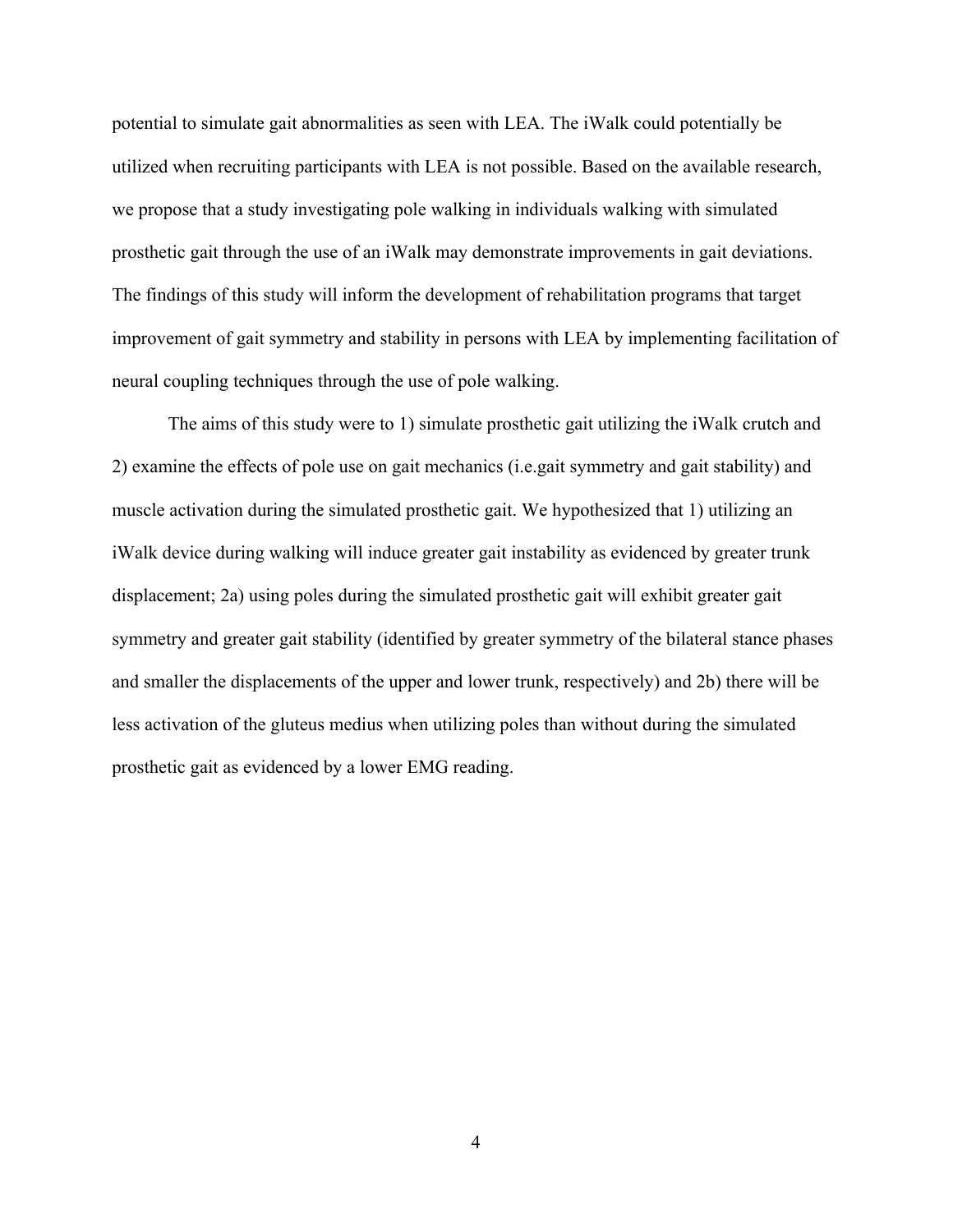#### **Methods**

#### *Participants*

One transfemoral amputee and seven non-amputee individuals participated. The iWalk, a hands-free crutch device, was used to simulate the gait pattern of individuals with above-theknee amputation and was implemented in the non-amputee participants. Participants using the iWalk were considered eligible for the study if they were: 1) over the age of 18 and 2) had no LE comorbidities. The participant with a LEA was considered eligible for the study if they met the following inclusion criteria: 1) unilateral lower extremity amputation, 2) capable of walking independently without the use of an assistive device for at least 5 minutes, 3) use of the same prosthesis for at least 3 months and 4) over the age of 18. The following were predetermined exclusionary factors: 1) previous neurological impairments affecting walking ability and 2) having used Nordic walking poles within the past 3 months. We recruited eight non-amputee participants (4 males and 4 females) with an age range of 24 to 28 years. We also recruited one participant with transfemoral amputation as a reference (male, 34 years old). All participants were required to sign an informed consent form issued by the UNLV Department of Physical Therapy.

#### *Procedure*

The walking poles were fitted to each participant by allowing them to hold the handles with their elbows flexed to 90 degrees, then reducing the height of the poles by approximately 2 inches (5.08 cm). Participants were given a demonstration on how to properly walk with the poles, including cues to use the pole to make contact with the ground in the middle of their stride, swing the opposite arms and legs and maintain an upright posture. Participants were then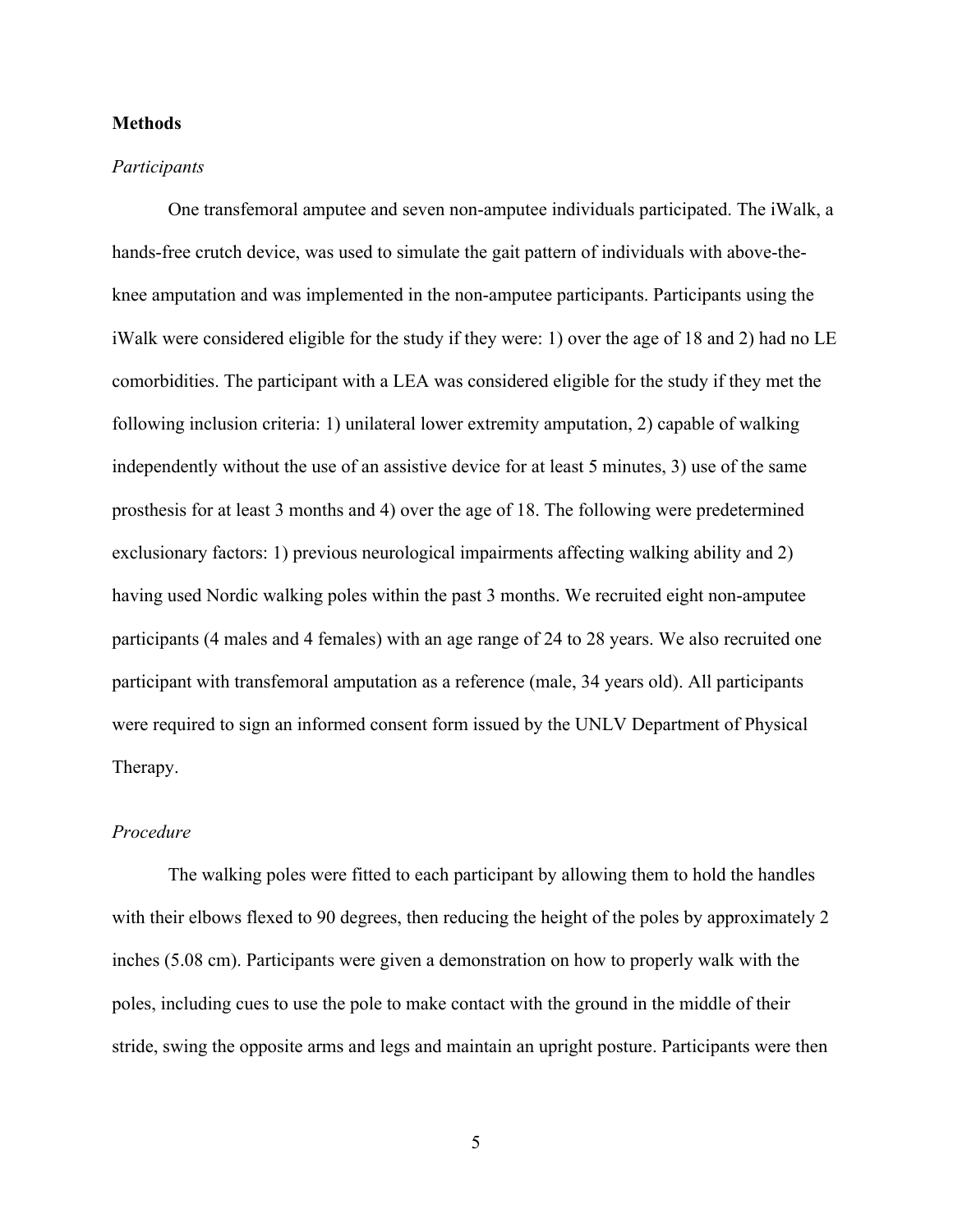given time to practice walking with the poles in the hallway of the facility, until they reported feeling comfortable with the technique.

The participants without LEA were then fitted to the iWalk by measuring the distance from the ground to the tibial tuberosity on their dominant leg and adjusting the iWalk to that height. Leg dominance was determined by asking the participant which leg they would use to kick a ball. The iWalk was then attached to the participant and time was allowed for the participant to familiarize themselves with the orthotic device. Once the participant reported feeling comfortable with the device, additional time was given to practice walking with the poles while wearing the iWalk device.

Next, the participants were brought to the split belt treadmill and fitted with a safety harness. The participant's preferred walking speed was determined with the participant wearing the iWalk. The speed of the treadmill was slowly increased until the preferred speed was reached, as reported by the participant. This procedure was then repeated without the iWalk. Subjects were blinded from the treadmill speed display.

Reflective markers were then placed on the following bony landmarks of each participant: bilateral anterior-superior iliac spine, posterior-superior iliac spine, iliac crest, greater trochanter, medial and lateral femoral epicondyle, medial and lateral malleoli, 1st and 5th metatarsal head, 2nd toe, acromioclavicular joint, medial and lateral humeral epicondyle, ulnar head, styloid process of the radius, spinous process of C7, spinous process of L5, superior/inferior aspects of shoulder girdle, acromioclavicular joints, and anterior and posterior aspects of the right and left side of the cranium. Tracking markers were a set of 3-4 markers which were attached to the lateral thigh, lateral shank, postero-lateral heel, lateral upper arm and forearm segments. The iWalk had tracking markers at the lateral shank level. The walking poles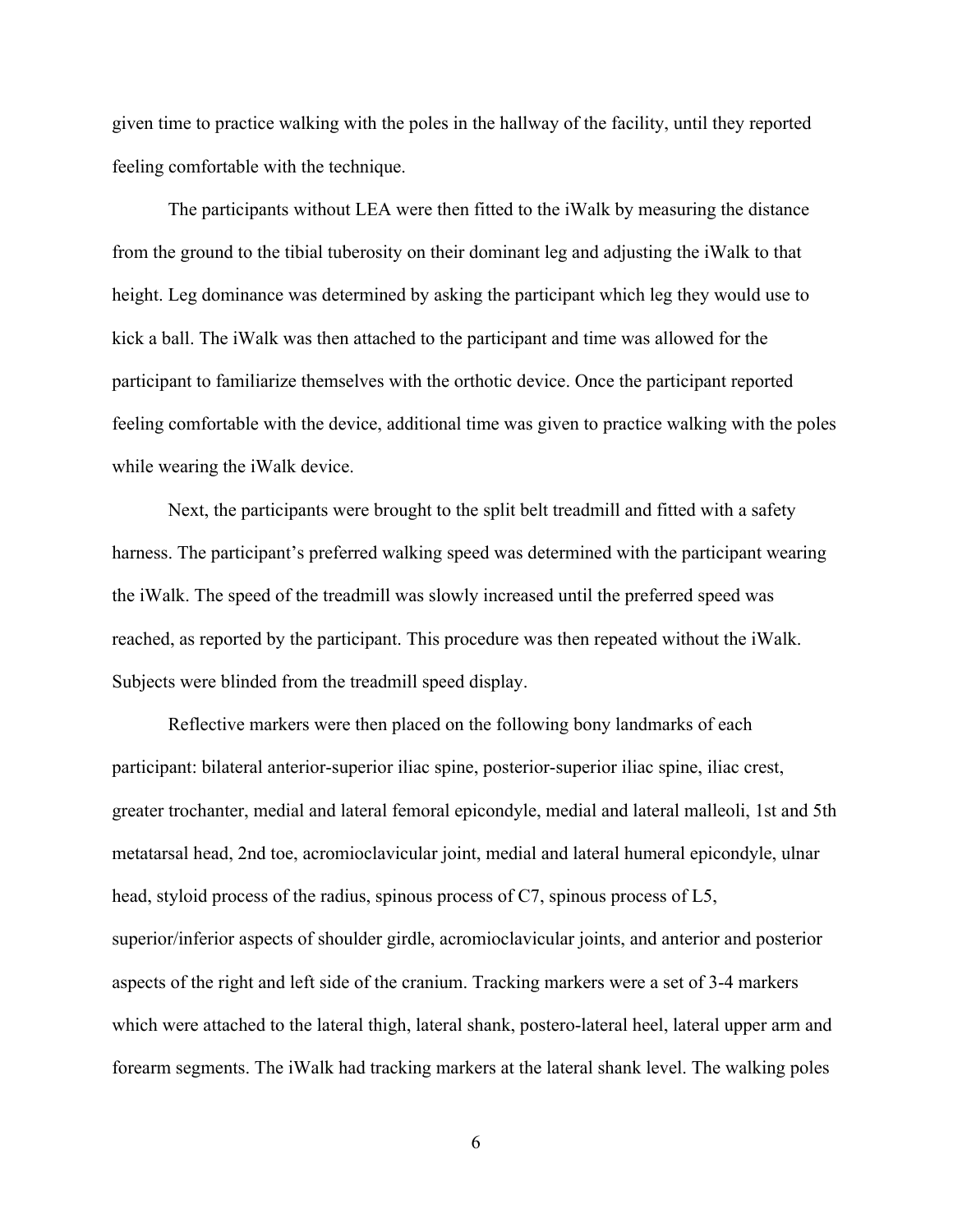had tracking markers on the distal and proximal ends. The Trigno® Wireless Biofeedback System was used to record gluteus medius activation with Trigno AvantiTM Sensors placed halfway between the iliac crest and the greater trochanter bilaterally. Static calibration was performed to define joint centers, then the landmark markers were removed.

The outcome measures were assessed under the following conditions: normal walking with hands free (NW), walking with iWalk with hands free (IW), and walking with iWalk plus walking poles (IWP). The participant with the LEA was assessed under the prosthetic walking with and without poles. Participants first walked without the use of poles at their preferred walking speed for 2 minutes to obtain four 30 second data recordings. Following this, participants were asked to use walking poles in the second condition, while walking an additional 2 minutes at the same speed for another four 30 second data recordings. The same two step procedure was used for the iWalk conditions. Marker trajectories were recorded using the 12-camera Vicon system.

In order to compare EMG data, a maximum voluntary isometric contraction (MVIC) trial was recorded at the end of the aforementioned sessions. The participant was asked to lay on their side with the lower leg bent at a 90˚ angle while keeping the upper leg extended. A research assistant instructed the participant to activate their gluteus medius by abducting their lower extremity while the assistant applied an inferior force to the distal lower extremity.

#### *Data Processing*

Once data collection was complete, .mdh model templates were made for each condition (NW, NWP, IW, and IWP). This was necessary to account for the difference in number and placement of markers to fit the equipment used in the different conditions. Each marker for each participant was then labeled to correspond to the appropriate model template. Next,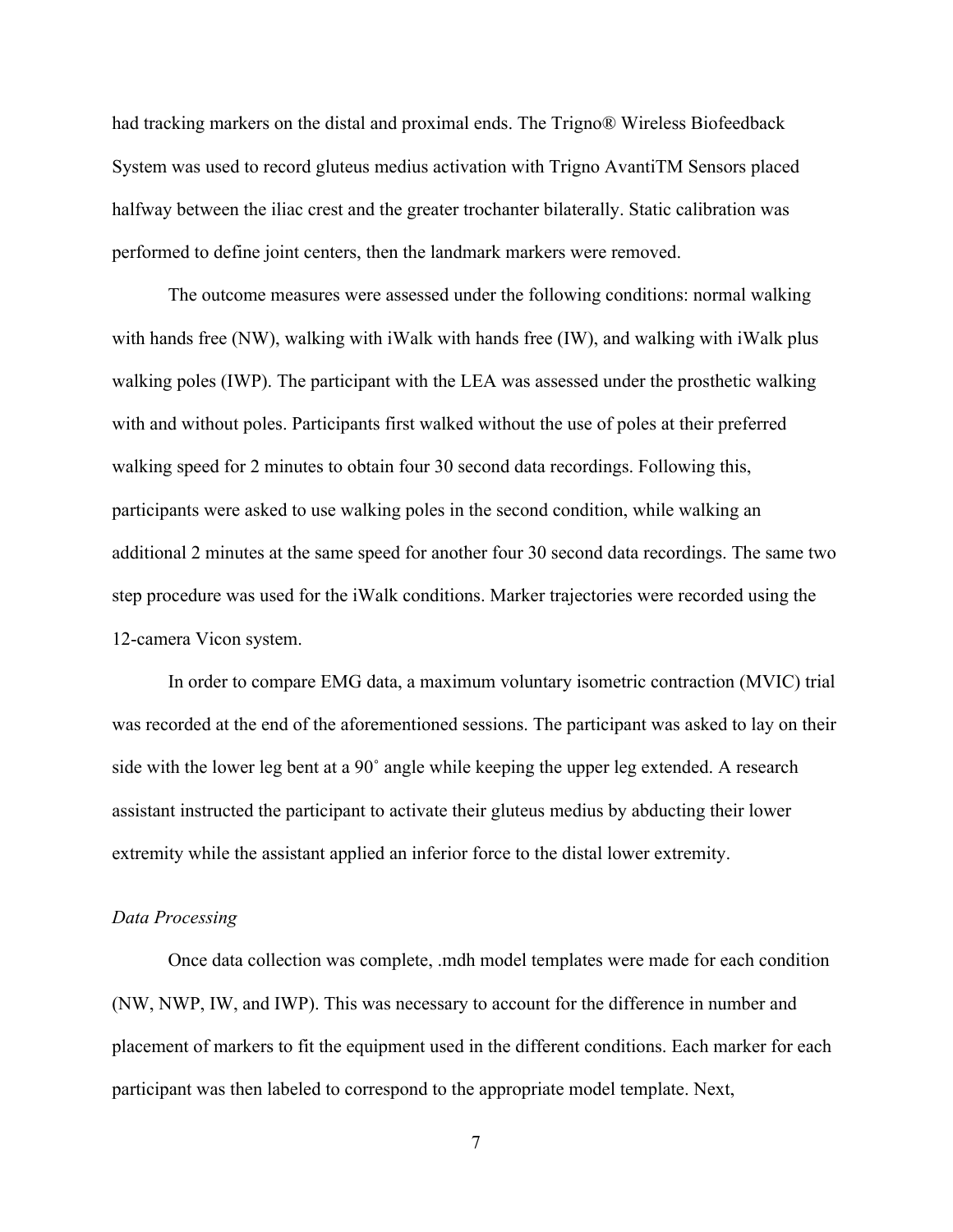biomechanical models were created in Visual3D (C-Motion, Inc., Rockville MD, USA) for all trials and used to check for accuracy of the labeling and orientation of the assessed structures. Utilizing the Visual3D motion analysis software, bilateral stance phase duration, C7 and L5/S1 medio-lateral and vertical displacement were recorded under all four conditions for each participant. Stance time during the trails was determined by assigning time values to the initial contact and toe-off of each limb. The stance phases were calculated and averaged for analysis. Trunk movements were calculated via C7 and L5/S1 markers moving in the frontal, sagittal and transverse directions. Displacement values for these markers were averaged over 5 consecutive steps to correspond to the axis in a given plane of motion.

#### *Statistical Analysis*

All statistical analyses were performed with SPSS 25.0 statistical software (International Business Machines Corp., Armonk, NY, USA). Paired samples t-test were used to compare the different variables (medio-lateral and vertical displacement of C7 and L5) between the NW and IW conditions. Paired samples t-test were also used to compare variables (medio-lateral and vertical displacement of C7 and L5, intact limb stance phase, iWalk stance phase, and stance phase symmetry index) between IW and IWP conditions. A priori significance was set at  $p \leq$ 0.05.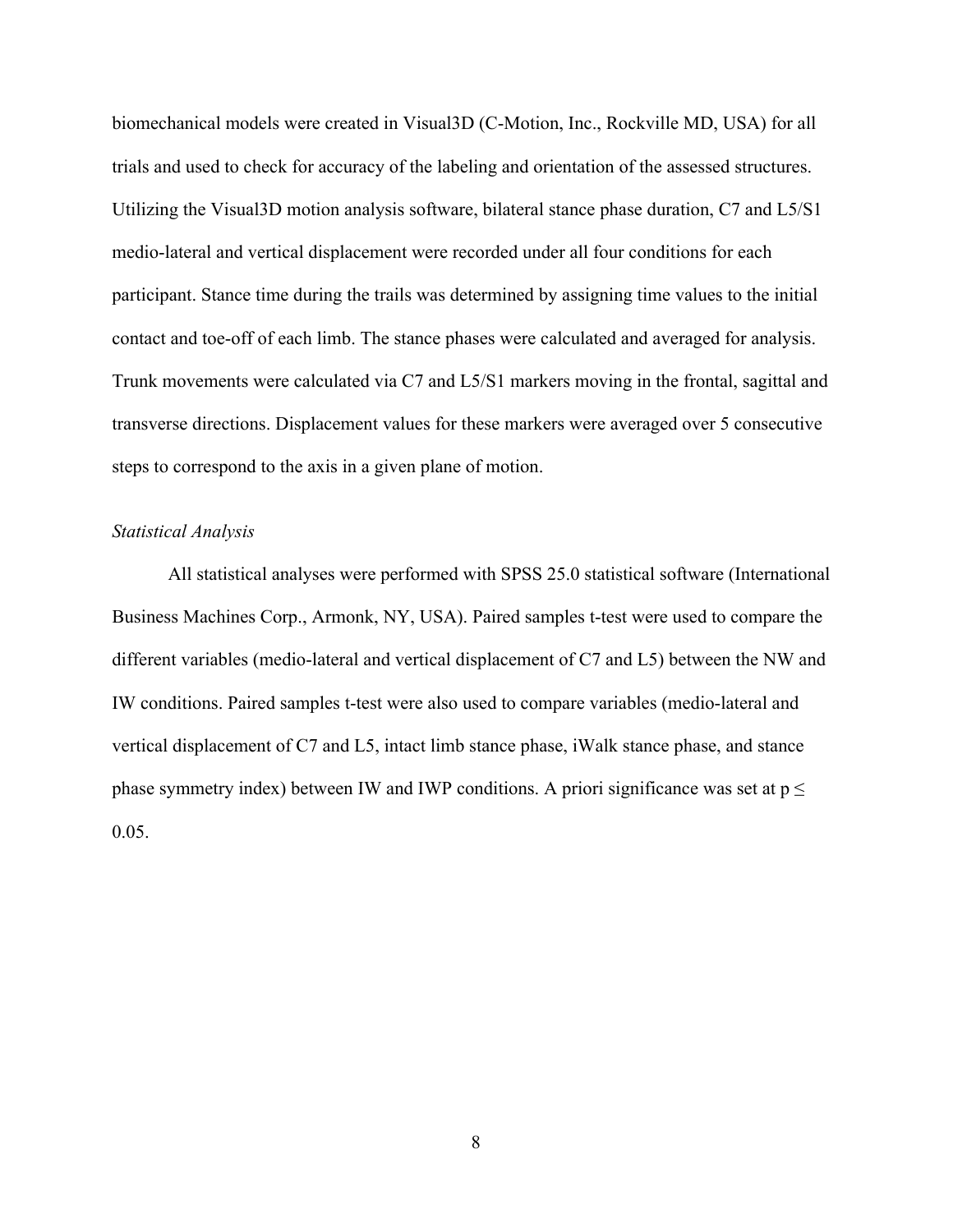#### **Results**

#### *Prosthetic Simulation*

A total of eight participants (4 men and 4 women) with an age range of 24 to 34 years met the criteria to be part of the study. Within this sample, we observed a statistically significant difference in the medio-lateral displacement of C7 during the stance phase of intact limb while using the iWalk when compared to normal walking as well as during stance phase of the iWalk limb when compared to normal walking (NW =  $0.0584 \pm 0.0065$ , IW intact =  $0.1398 \pm 0.0137$ , *p*  $< 0.001$ ; IW iWalk =  $0.1247 \pm 0.0174$ ,  $p < 0.001$ ). We also observed a statistically significant difference in the medio-lateral displacement of L5 during the stance phase of intact limb while using the iWalk when compared to normal walking as well as during stance phase of the iWalk limb when compared to normal walking (NW =  $0.0589 \pm 0.0088$ , IW intact =  $0.1106 \pm 0.0220$ , *p*  $< 0.001$ ; IW iWalk  $0.0854 \pm 0.0224$ ,  $p = 0.008$ ). (Table 1).

**Table 1.** C7 and L5 displacements during stance phase of normal walk (NW) and iWalk (IW) (Group mean of standard deviation of 7 non-amputees)

|                          | Normal Walk<br>(NW)<br>stance phase | iWalk (IW) intact<br>stance phase | iWalk (IW) iWalk<br>stance phase |
|--------------------------|-------------------------------------|-----------------------------------|----------------------------------|
| C7 medio-lateral         | $0.0584 \pm$                        | $0.1398 \pm 0.0137*$              | $0.1247 \pm 0.0174*$             |
| displacement             | 0.0065                              | (p < 0.001)                       | (p < 0.001)                      |
| C7 vertical displacement | $0.0322 \pm$                        | $0.0265 \pm 0.0067$               | $0.0253 \pm 0.0064$              |
|                          | 0.0104                              | $(p = 0.12)$                      | $(p = 0.057)$                    |
| L5 medio-lateral         | $0.0589 +$                          | $0.1106 \pm 0.0220*$              | $0.0854 \pm 0.0224*$             |
| displacement             | 0.0088                              | (p < 0.001)                       | $(p = 0.008)$                    |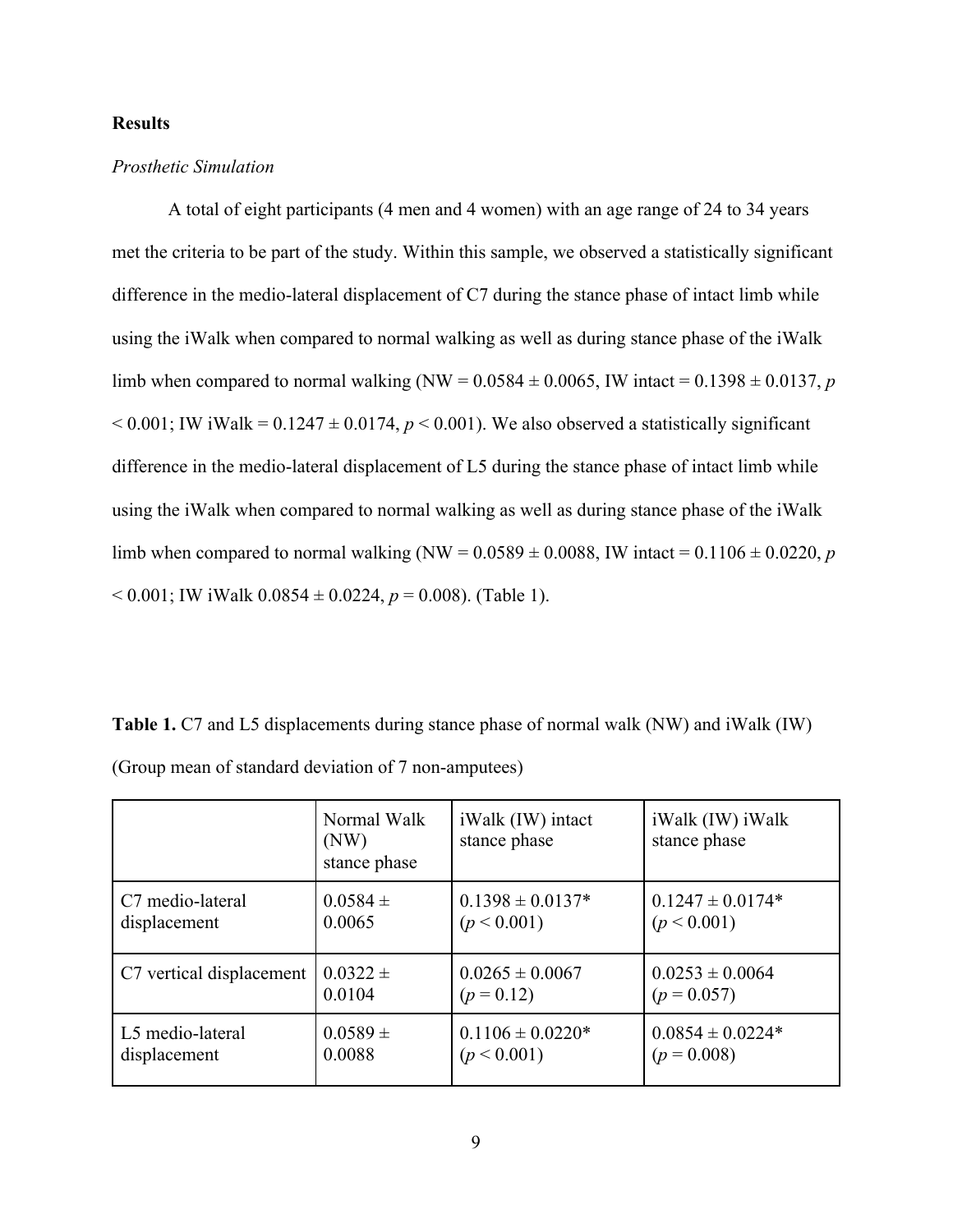| L5 vertical displacement $(0.0320 \pm$ |        | $0.0329 \pm 0.0052$ | $0.0307 \pm 0.0048$ |
|----------------------------------------|--------|---------------------|---------------------|
|                                        | 0.0094 | $(p = 0.789)$       | $(p = 0.675)$       |

\* indicates significant difference from NW

*Effects of Walking with Poles – Gait Symmetry and Stability*

We observed a statistically significant difference in the stance time of the intact side when comparing hands-free walking with the iWalk to using poles while walking with the iWalk  $(IW = 1.13 \pm 0.15, IWP = 1.31 \pm 0.21, p = 0.003)$ . We also observed a statistically significant difference in the stance time of the iWalk wearing side when comparing hands-free walking with the iWalk to using poles while walking with the iWalk (IW =  $0.88 \pm 0.12$ , IWP =  $1.01 \pm 0.22$ , *p*  $= 0.025$ ). There was also a statistically significant difference in the amount of L5 vertical displacement during the intact limb stance phase when compare walking with the iWalk handsfree and with walking poles (IW =  $0.03 \pm 0.01$ , IWP =  $0.04 \pm 0.01$ ,  $p = 0.047$ ), as well as the amount of L5 vertical displacement during the iWalk limb stance phase (IW =  $0.03 \pm 0.00$ , IWP  $= 0.04 \pm 0.01, p = 0.049$ . (Table 2).

**Table 2.** Gait parameters, C7 and L5 displacements of iWalk (IW) and iWalk with pole (IWP) of 7 non-amputees

|                              | iWalk<br>(IW)      | <i>i</i> Walk with poles<br>(IWP) | <i>p</i> value    |
|------------------------------|--------------------|-----------------------------------|-------------------|
| Intact side stance phase (s) | $1.13 \pm$<br>0.15 | $1.31 \pm 0.21$                   | $p =$<br>$0.003*$ |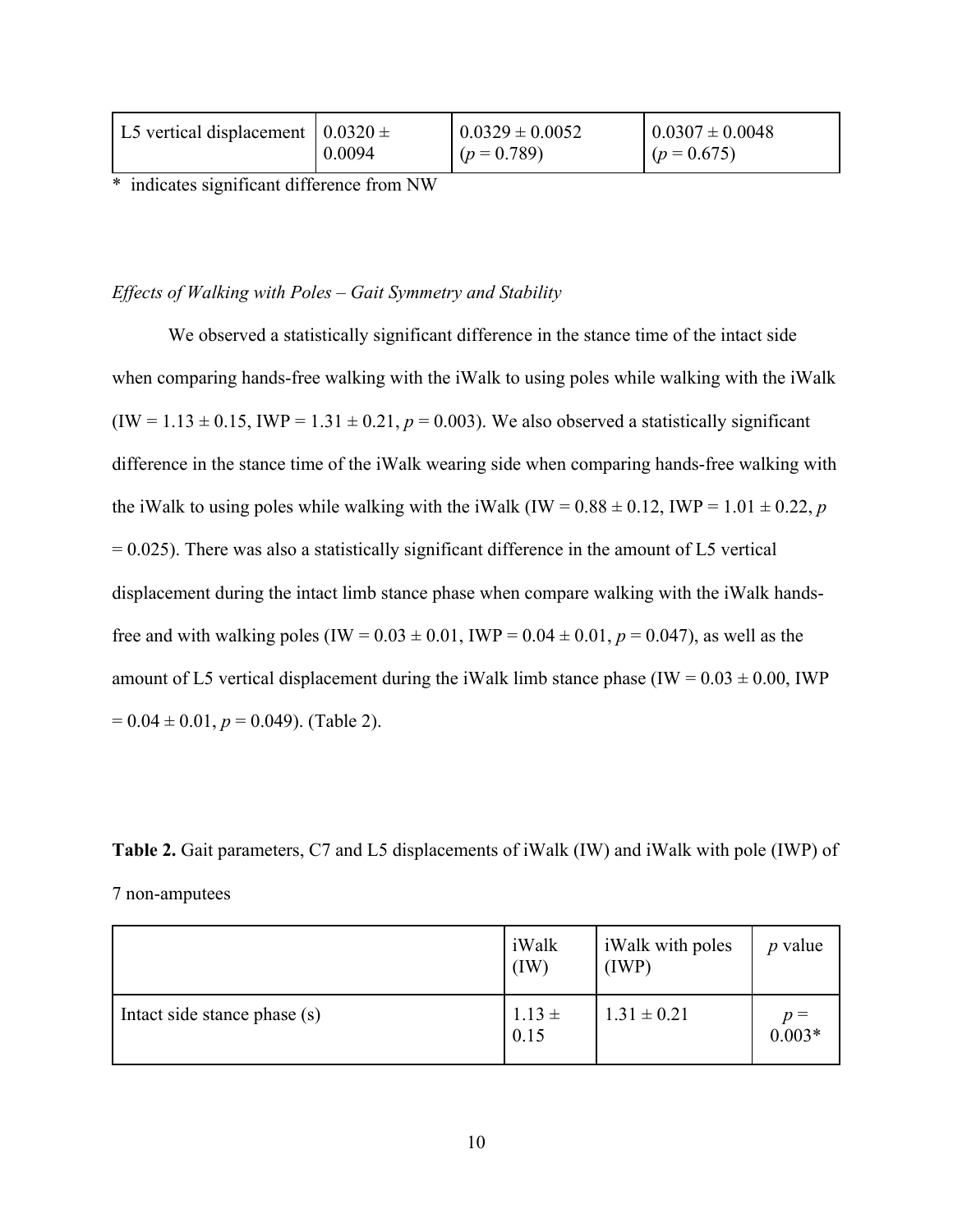| iWalk side stance phase (s)                                           | $0.88 \pm$<br>0.12 | $1.01 \pm 0.22$ | $p =$<br>$0.025*$ |
|-----------------------------------------------------------------------|--------------------|-----------------|-------------------|
| Stance phase symmetry index                                           | $0.78 \pm$<br>0.02 | $0.77 \pm 0.05$ | $p = 0.563$       |
| C7 mediolateral displacement during intact side<br>stance phase (m)   | $0.14 \pm$<br>0.01 | $0.13 \pm 0.02$ | $p = 0.124$       |
| C7 vertical displacement during intact side stance<br>phase(m)        | $0.03 \pm$<br>0.01 | $0.03 \pm 0.01$ | $p = 0.239$       |
| L5 medio-lateral displacement during intact side<br>stance phase (m)  | $0.11 \pm$<br>0.02 | $0.11 \pm 0.02$ | $p = 0.448$       |
| L5 vertical displacement during intact side stance<br>phase (m)       | $0.03 \pm$<br>0.01 | $0.04 \pm 0.01$ | $p =$<br>$0.047*$ |
| C7 medio-lateral displacement during iwalk side<br>stance phase (m)   | $0.12 \pm$<br>0.02 | $0.12 \pm 0.02$ | $p = 0.642$       |
| C7 vertical displacement during <i>iwalk</i> side stance<br>phase (m) | $0.03 \pm$<br>0.01 | $0.03 \pm 0.01$ | $p = 0.433$       |
| L5 mediolateral displacement during iwalk side<br>stance phase (m)    | $0.09 \pm$<br>0.02 | $0.10 \pm 0.03$ | $p = 0.254$       |
| L5 vertical displacement during iwalk side stance<br>phase (m)        | $0.03 \pm$<br>0.00 | $0.04 \pm 0.01$ | $p =$<br>$0.049*$ |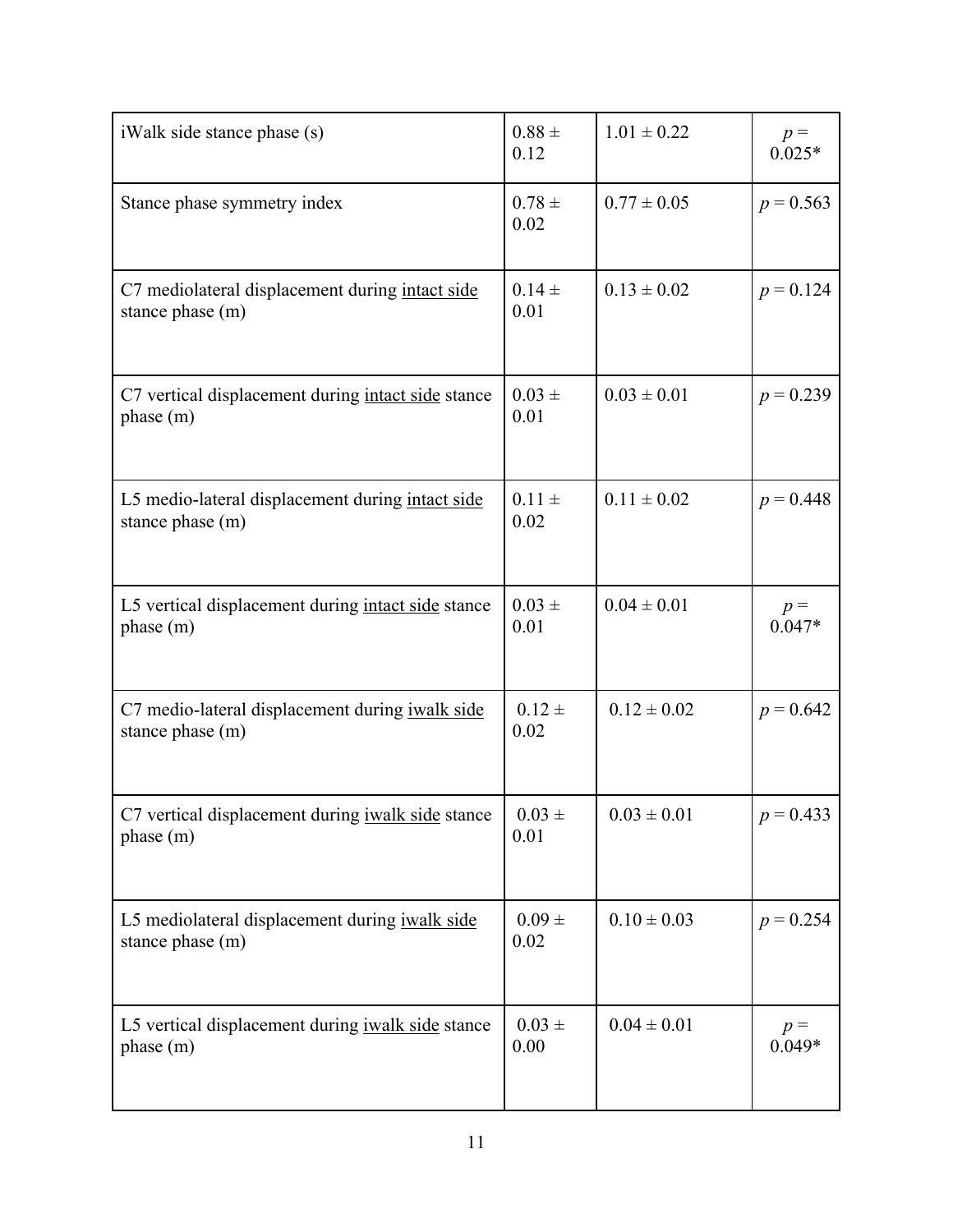#### *Effects of Walking with Poles – EMG Data*

For the EMG data we compared three non-amputee controls (C) with individuals with transfemoral amputation (TFA). For the intact limb when walking hands-free the average MVIC of the gluteus medius was found to be TFA =  $0.0845$ , C =  $0.0626 \pm 0.0152$ . For the intact limb when walking with poles the average MVIC of the gluteus medius was found to be TFA = 0.0490,  $C = 0.0559 \pm 0.0214$ . (Figure 1). For the iWalk/amputated limb when walking hands-free the average MVIC of the gluteus medius was found to be TFA =  $0.0367$ , C =  $0.0492 \pm 0.0142$ . Lastly, for the iWalk/amputated limb when walking with poles the average MVIC of the gluteus medius was found to be TFA =  $0.0279$ , C =  $0.0349 \pm 0.0070$ . (Figure 2).



**Figure 1.** Average EMG during intact leg stance phase, iWalk and iWalk with poles conditions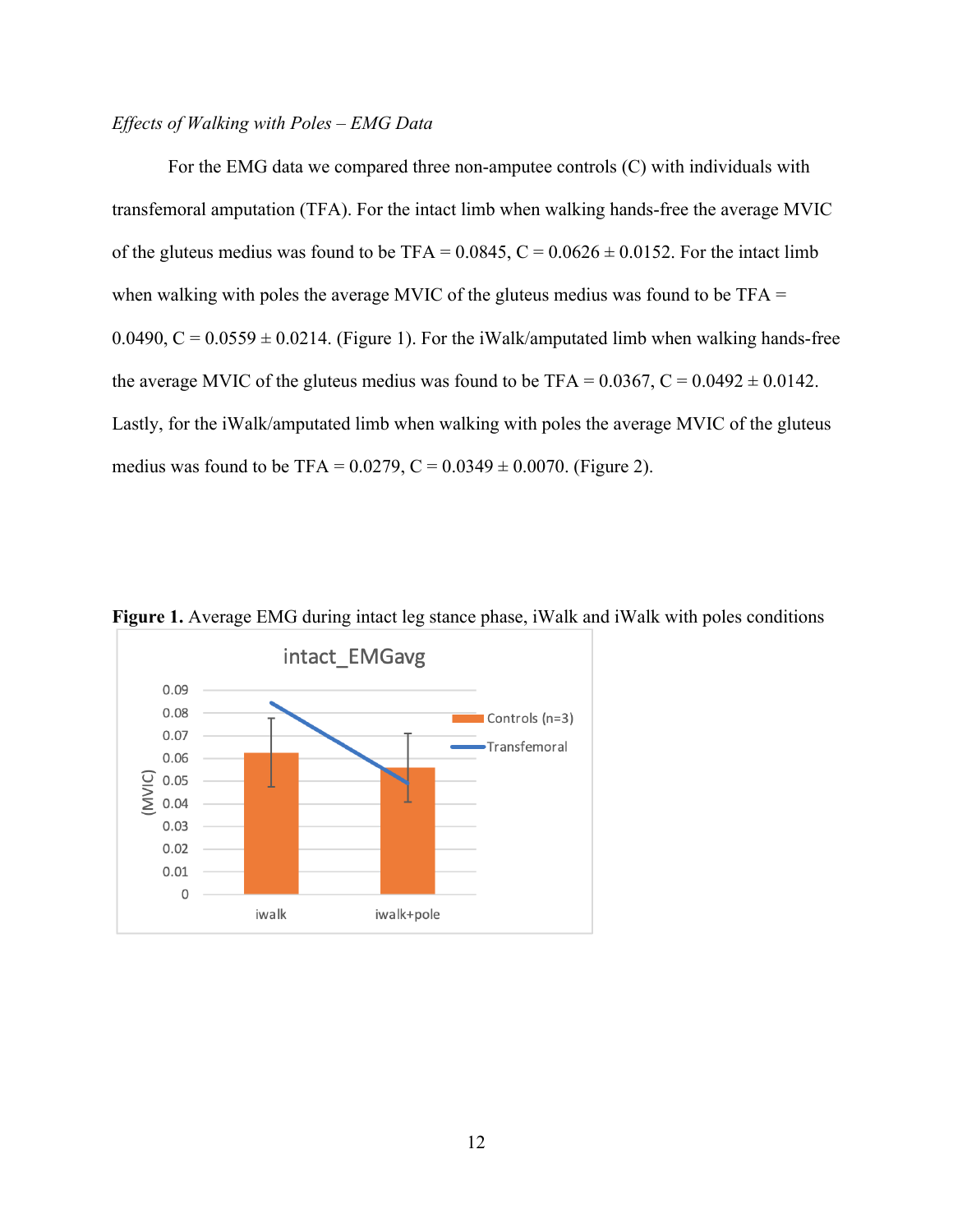

**Figure 2.** Average EMG during iWalk leg stance phase, iWalk and iWalk with poles conditions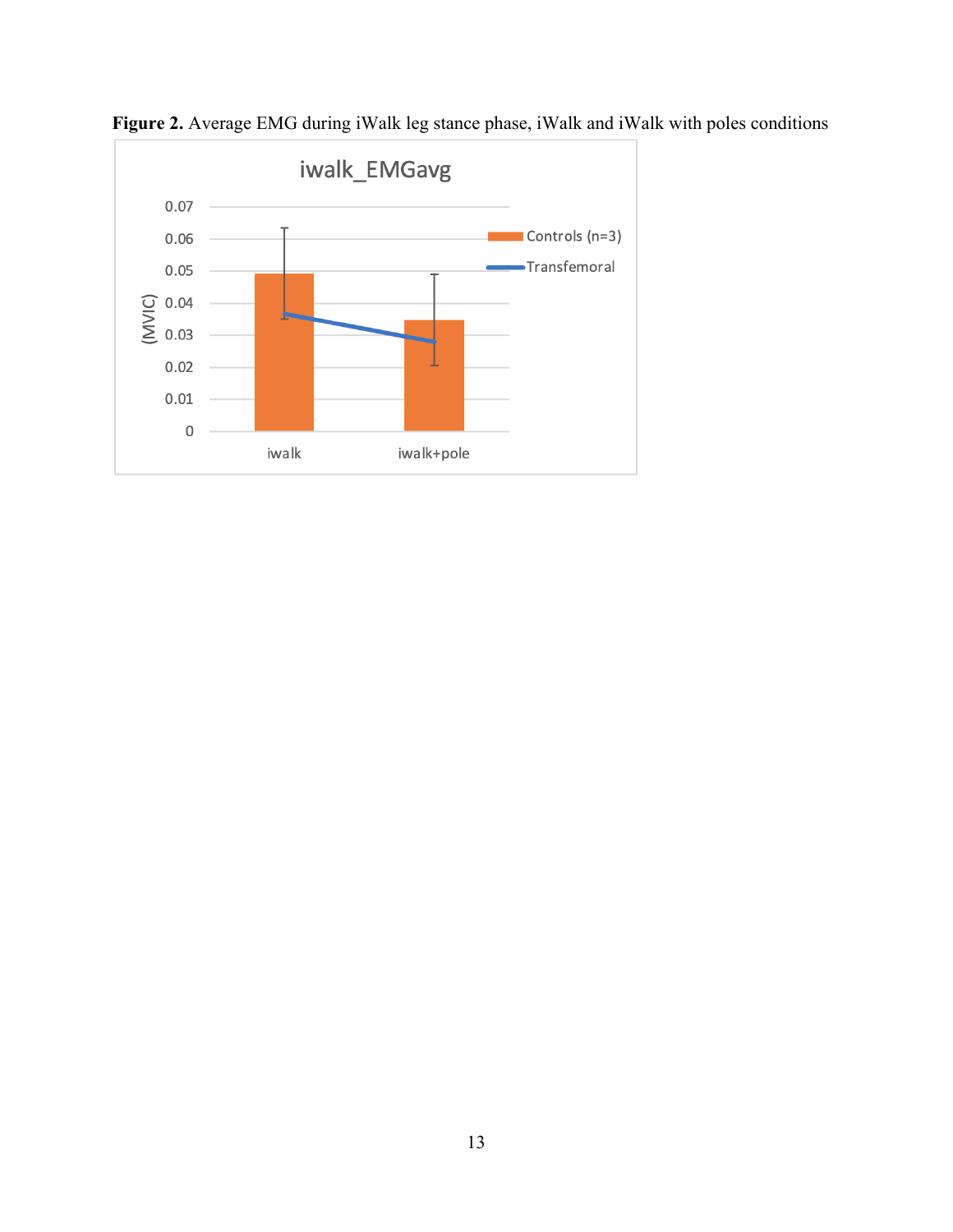#### **Discussion**

The aims of this study were 1) to examine the effect of simulated prosthetic gait through the use of the iWalk crutch in non-amputee individuals; 2) to examine the effects of pole walking on gait mechanics and muscle activation of the gluteus medius during the simulated prosthetic walking; We found that 1) with the application of iWalk, the non-amputee individuals showed larger medio-lateral displacement at C7 and L5. This aligned with our hypothesis that utilization of the iWalk would introduce greater gait instability; 2a) there were significant differences in the stance times of both the intact limb and the iWalk limb when using poles compared to hands-free walking, as well as the vertical displacement of L5 during intact and iWalk stance. However, the stance phase symmetry index was not found to be significantly different between IW and IWP. We hypothesized that the displacement of the upper and lower trunk during simulated prosthetic gait would be significantly smaller in the medio-lateral and vertical directions when walking with the poles compared to hands-free when wearing the iWalk device. This hypothesis was partially supported. While we observed significant changes in the vertical displacement of L5 during both the intact limb stance and iWalk stance, there was however, no significant difference in L5 medio-lateral displacement or C7 medio-lateral and vertical displacement. Our hypothesis was that individuals using the iWalk device will exhibit greater gait symmetry as evidenced by comparable stance phases between the two limbs when walking with the poles compared to walking hands-free was not supported. Our findings indicate that the use of the poles allowed participants to walk with a slower cadence and longer steps when walking with poles.

Our observation in the effect of the simulated prosthetic gait through the application of the iWalk device provided new findings to current literature. Lemaire et al, focused on hip and knee mechanics with a prosthetic simulator similar to the iWalk. Their design differed from our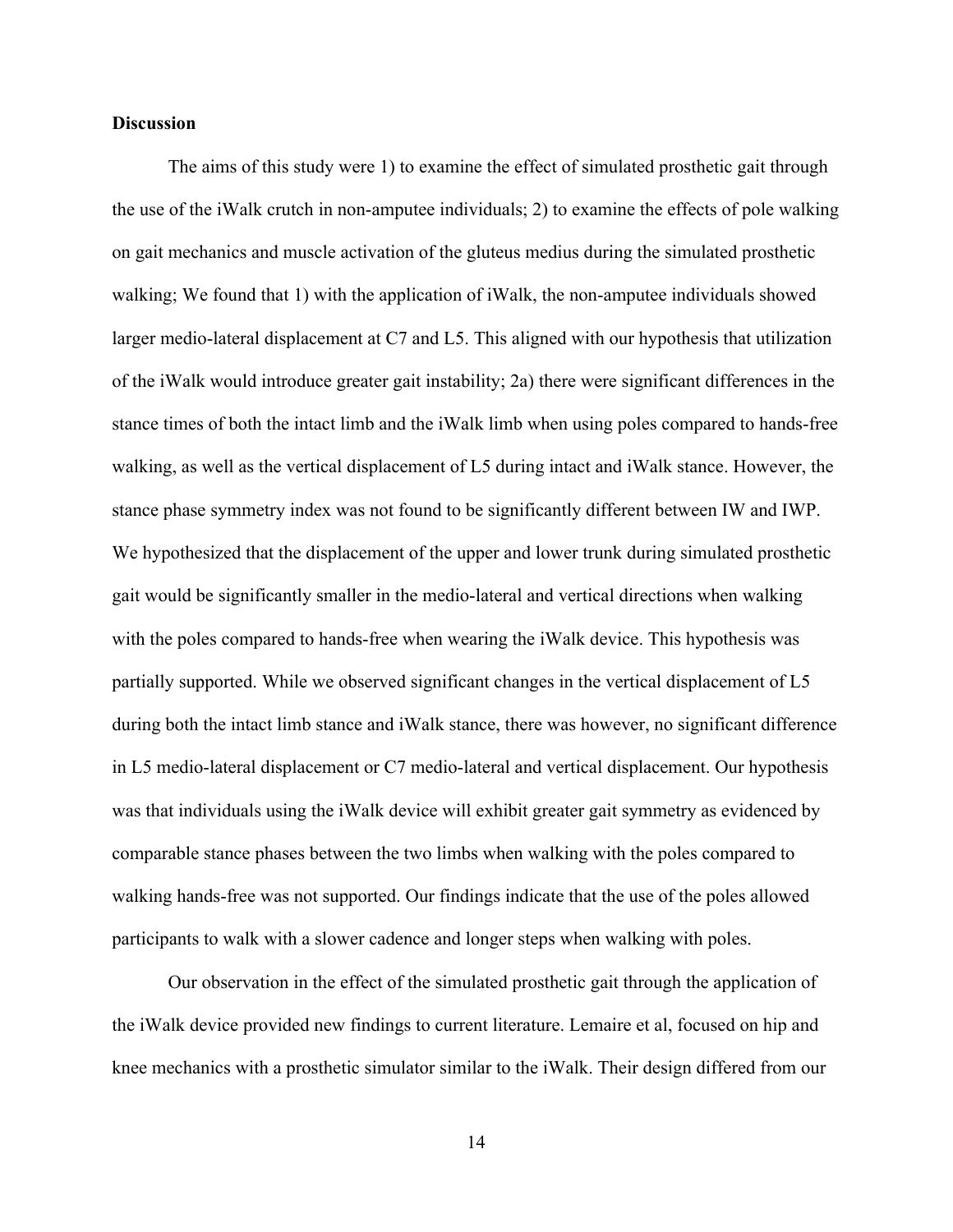own by implementing two 45-60 minute gait training sessions before having subjects walk a 10 meter distance. The study also used canes as an assistive device instead of walking poles for comparison. In conclusion, Lemaire's experiment found that inexperienced simulator subjects produced more work at the hip to ensure foot clearance during swing phase. Duration of hip flexor activity was longer for simulator subjects compared to above knee amputation subjects (Lemaire, 2000).

In the study by Champagne (2017) prosthetic gait was also simulated using the iWalk crutch device, however their methods and outcomes were different than our study. Champagne assessed gait in barefoot participants, compared to the shod participants in our study. The fitting of the iWalk was consistent between studies, however, it is difficult to determine how much effect barefoot vs. shod would have on proper fit or gait mechanics. Champagne (2017) also fit the iWalk to alternating sides for repeated trials, whereas we determined a single side to don the iWalk device based on leg dominance. In terms of assessing gait, Champagne (2017) controlled for gait speed across all conditions at 1.03 m/s. Contrarily, we applied preferential gait speed for "normal walking" and "iWalk" conditions, respectively. Furthermore, we observed differences in stance and body segment displacement as opposed to Champagne (2017) which observed hip angle during phases of gait. With regard to the results of our study compared to Champagne (2017) we observed larger medio-lateral displacement at the upper and lower trunk during the simulated prosthetic gait, indicating decreased gait stability. Champagne (2017) found that the iWalk device caused a significant increase in hip flexion angle of individuals using the iWalk compared to walking without the device during mid support. This increased hip flexion angle is postulated to cause an increase in moment at the hip during stance phases. Although the specific deficits in gait in a person with lower limb amputation may vary, changes in hip angle at stance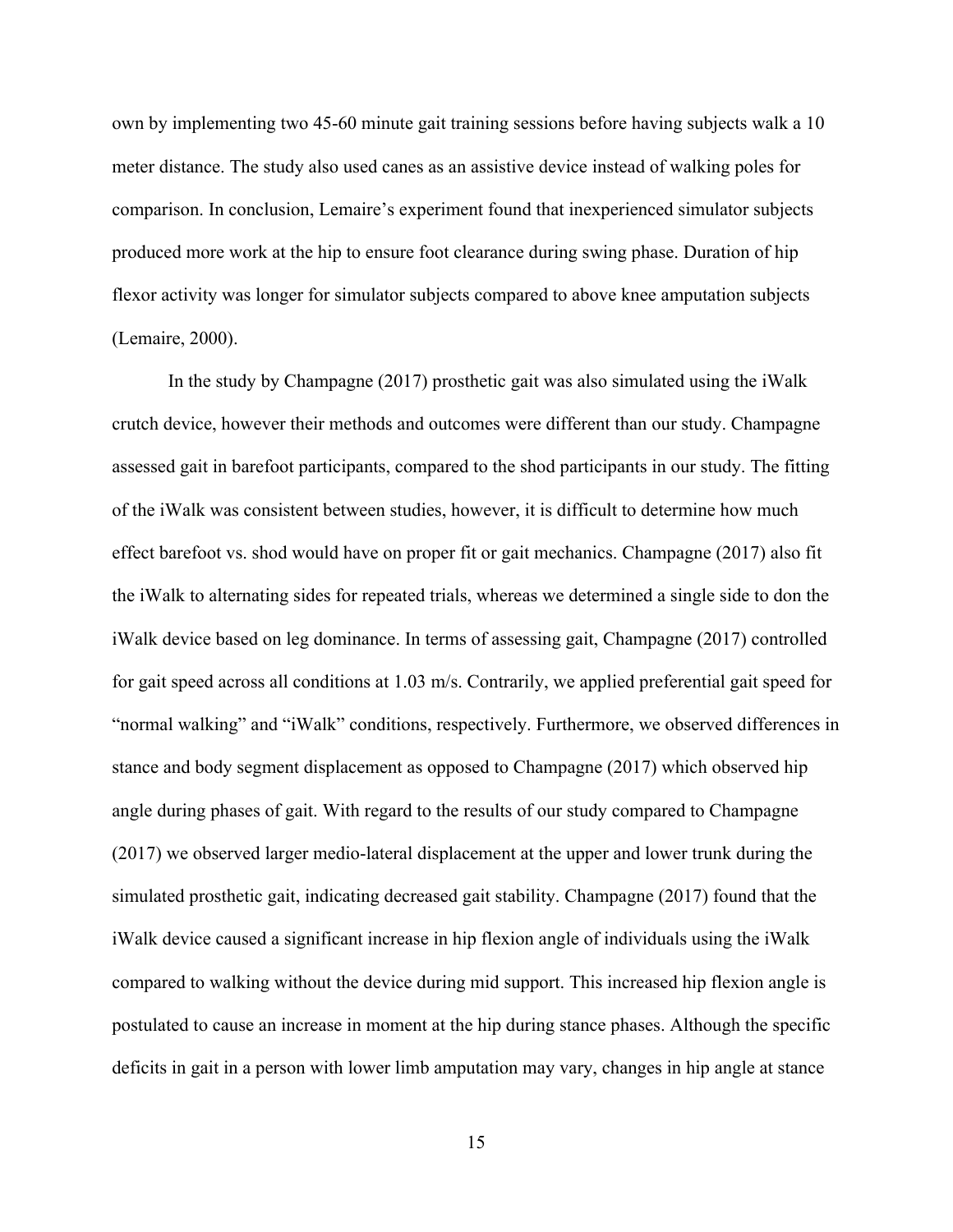may occur. These deficits between sides can contribute to hip joint and low back pain, among other conditions. This may also contribute to the increased amount of work performed at the simulated LEA side. Since there is no simulated ankle or knee movement at the iWalk, more movement at the hip is required to clear the ground throughout swing phase or to propel during stance.

Additionally, we found pole-walking to have several effects on gait parameters such as increased stance phase which reflects the findings of (Wilson, 2001) and (Shim 2012). We also observed an increased L5 vertical displacement and decreased gluteus medius activation with pole-walking. The increased time in stance phase could be attributable to the greater base of support that the poles provide to their users, thus decreasing the instability that comes from weight/bearing on a narrow, non-compliant device and increasing user confidence during stance phase. It is also possible that the increased time in stride phase we observed was due to the horizontal propulsion the Nordic-style of pole-walking provides its users via its postero-inferior direction of force, thus requiring its users to take longer steps. Studies comparing gait during Nordic walking and unassisted walking have also shown that step length is significantly increased by pole walking (Shim, 2012). There remain significant differences in cadence in the Nordic pole group in gait excluding the phase between heel off to toe off. Nordic poles shorten the time from foot flat to heel off and may shorten the midstance during stance phase (Shim, 2012).

Although it was a small study with a single session design, the findings from our study can be utilized to create protocols for larger studies in the future. Walking with poles provides an economical alternative to current prosthetic gait training. Further studies are recommended to determine if the compensations seen during iWalk gait are comparable to those seen after LEA.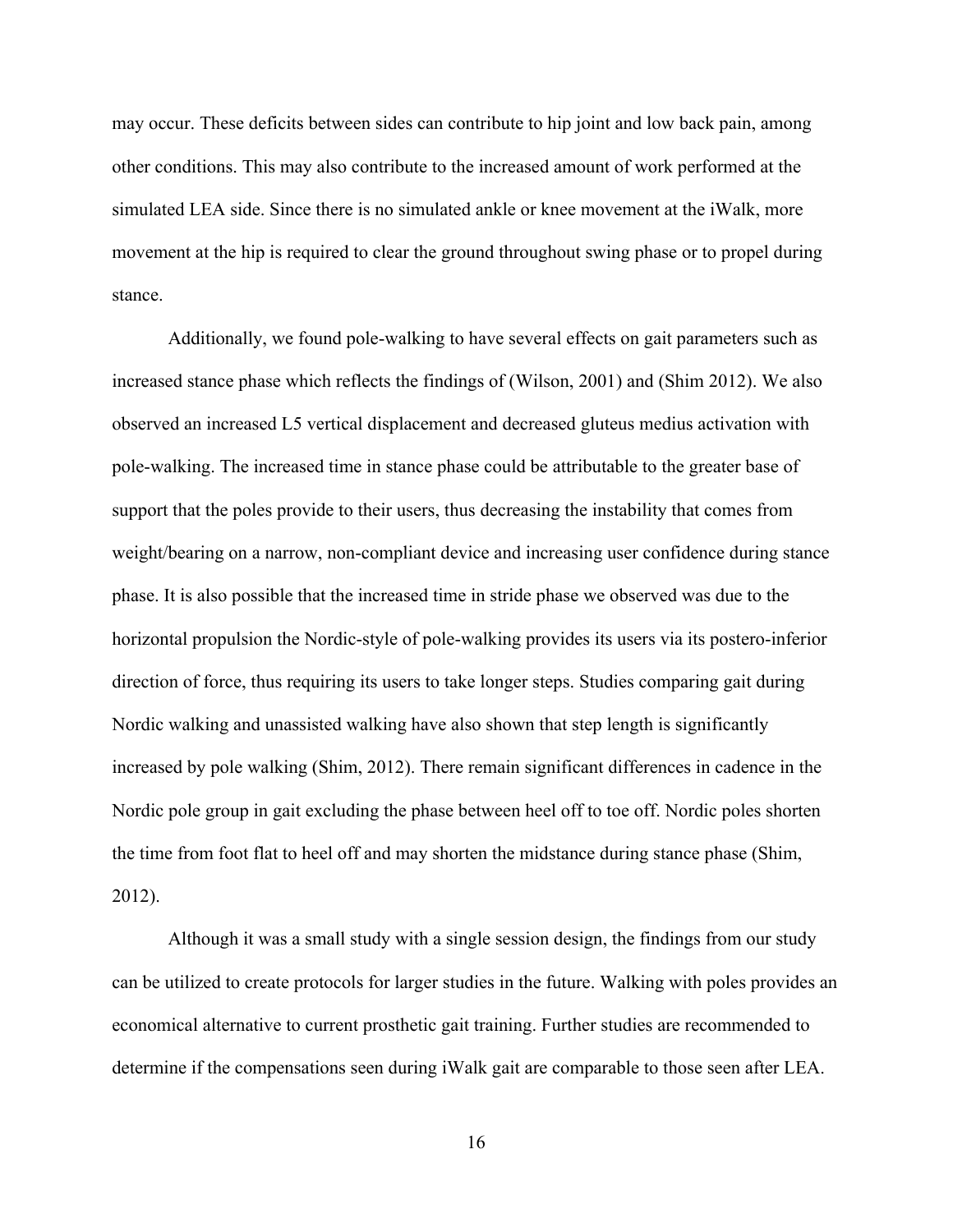We also had a small sample size of eight, including a single participant with LEA. Further studies are needed in order to determine if these findings can be generalized to a larger amputee population. The one-session design of this study led to limited time for the participants to learn how to walk while wearing the iWalk and learn the technique of walking with poles. Further studies are needed to determine the effects of long-term training with pole walking on prosthetic gait.

The findings of our study are limited by several factors. The COVID-19 pandemic limited access to a larger number of individuals with LEA, therefore the majority of the data is taken from non-amputee participants utilizing an iWalk device. This study also had a small sample size of eight, including a single participant with LEA. Further studies are needed to determine if these findings can be generalized to a larger amputee population. The one-session design of this study led to time limitations for the participants to learn how to walk while wearing the iWalk as well as learning the technique of walking with poles. Further studies are needed to determine the effects of long-term training with pole walking on prosthetic gait, and potentially a dose-response relationship.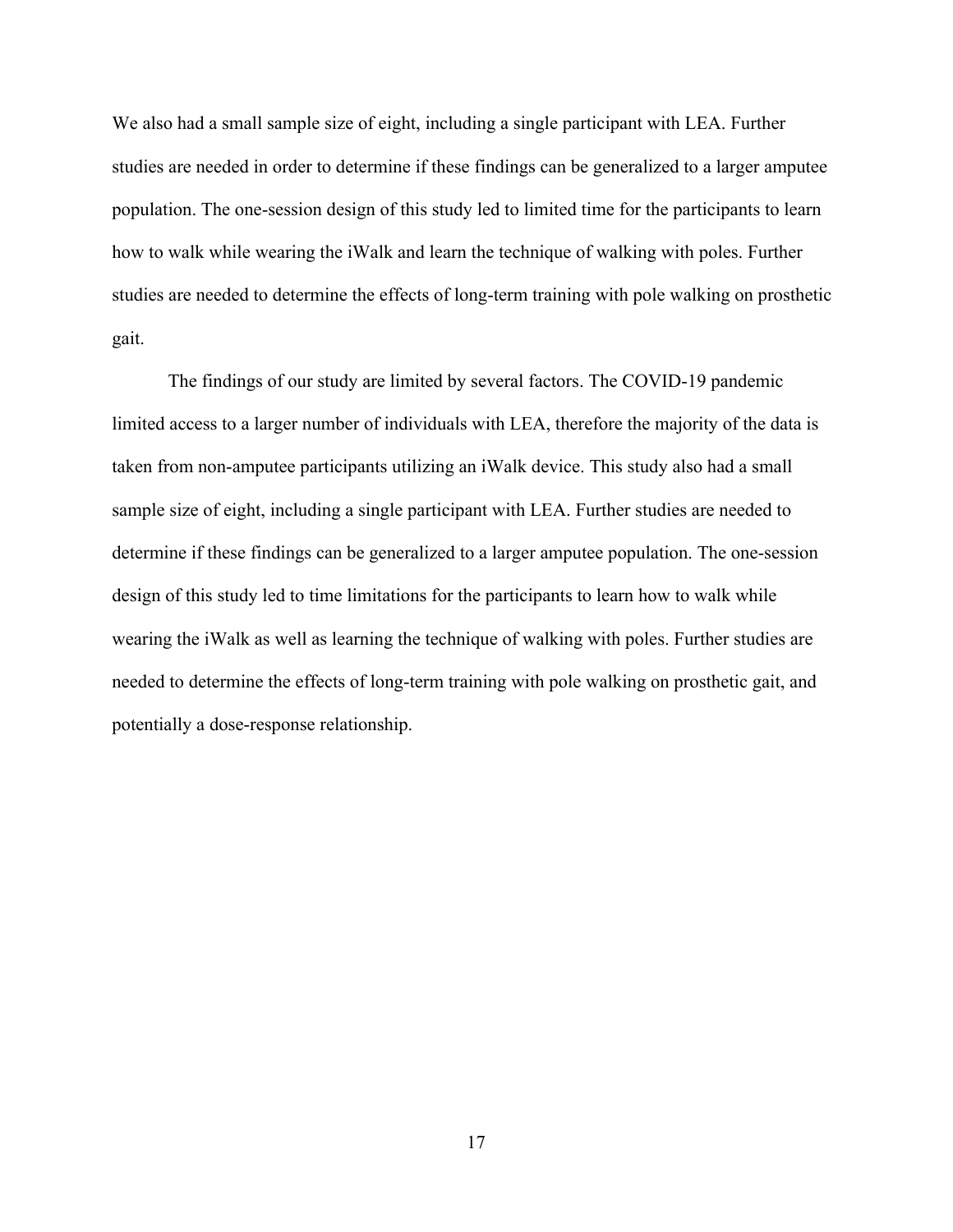#### **Conclusion**

With this study we aimed to simulate prosthetic gait by utilizing the iWalk device and examine the effects of walking with poles on gait mechanics during simulated prosthetic gait. The findings from this study suggest that utilizing pole walking during simulated prosthetic gait allowed participants to walk with lower cadence and greater stance time on both sides. The longer step length was also reflected in the observed larger vertical displacement of L5 when utilizing the poles. The longer step length may indicate increased confidence level and stability when utilizing the poles during the simulated prosthetic walking. Future studies are needed to examine the long-term training effects of pole walking on prosthetic gait. The use of a pole walking technique during prosthetic gait training may be beneficial in order to improve the gait pattern of those with lower extremity amputation. Further research is needed to determine if the symmetry between stance phases for individuals with LEA can be positively influenced by the use of walking poles.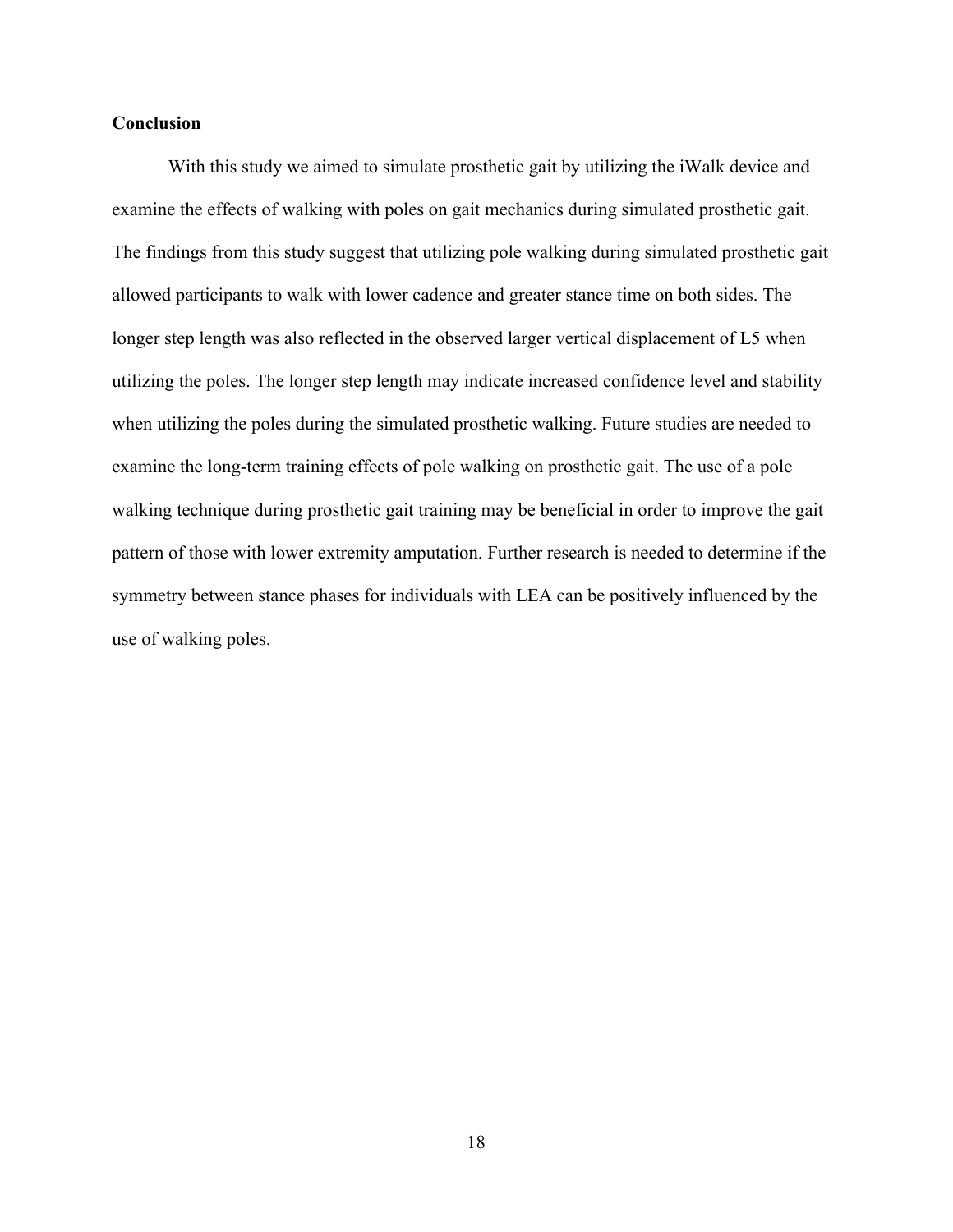#### **References**

- Balter, J. E., & Zehr, E. P. (2007). Neural Coupling Between the Arms and Legs During Rhythmic Locomotor-Like Cycling Movement. *Journal of Neurophysiology, 97*(2), 1809-1818. doi:10.1152/jn.01038.2006
- Buczek, F. L., Rainbow, M. J., Cooney, K. M., Walker, M. R., & Sanders, J. O. (2010). Implications of using hierarchical and six degree-of-freedom models for normal gait analyses. *Gait & Posture*, *31*(1), 57–63. https://doi.org/10.1016/j.gaitpost.2009.08.245
- Champagne, T. (2017). The Examination of Hip Joint Kinematics with iWalk in Walking Gait. Undergraduate Review, 13(1), 65-72.
- Dal, U., Erdogan, T., Resitoglu, B., & Beydagi, H. (2010). Determination of preferred walking speed on treadmill may lead to high oxygen cost on treadmill walking. *Gait & Posture*, *31*(3), 366–369. https://doi.org/10.1016/j.gaitpost.2010.01.006
- Dietz, V., & Schrafl-Altermatt, M. (2016). Control of functional movements in healthy and poststroke subjects: Role of neural interlimb coupling. *Clinical Neurophysiology*, *127*(5), 2286–2293. https://doi.org/10.1016/j.clinph.2016.02.014
- Dickstein, R., Laufer, Y. (2004). Light touch and center of mass stability during treadmill locomotion. *Gait Posture,* 20,41–47. https://doi.org/10.1016/S0966-6362(03)00091-2
- Ferris, D. P., Huang, H. J., & Kao, P.-C. (2006). Moving the Arms to Activate the Legs: *Exercise and Sport Sciences Reviews*, *34*(3), 113–120. https://doi.org/10.1249/00003677200607000-00005
- Gailey, R., Allen, K., Castles, J., Kucharik, J., & Roeder, M. (2008). Review of secondary physical conditions associated with lower-limb amputation and long-term prosthesis use. *Journal of Rehabilitation Research & Development*, *45*(1), 15–29.
- Highsmith, M. J., Goff, L. M., Lewandowski, A. L., Farrokhi, S., Hendershot, B. D., Hill, O. T., Rábago, C. A., Russell-Esposito, E., Orriola, J. J., & Mayer, J. M. (2019). Low back painin persons with lower extremity amputation: A systematic review of the literature. *The Spine Journal*, *19*(3), 552–563. https://doi.org/10.1016/j.spinee.2018.08.011
- Isakov, E., Keren, O., & Benjuya, N. (2000). Trans-tibial amputee gait: Time-distance parameters and EMG activity. *Prosthetics and Orthotics International*, *24*(3), 216–220. https://doi.org/10.1080/03093640008726550
- Kawashima, N., Nozaki, D., Abe, M. O., & Nakazawa, K. (2008). Shaping appropriate locomotive motor output through interlimb neural pathway within spinal cord in humans. *Journal of Neurophysiology*, *99*(6), 2946–2955. https://doi.org/10.1152/jn.00020.2008
- Lloyd, C. H., Stanhope, S. J., Davis, I. S., & Royer, T. D. (2010). Strength asymmetry and osteoarthritis risk factors in unilateral trans-tibial, amputee gait. *Gait & Posture*, *32*(3), 296–300. https://doi.org/10.1016/j.gaitpost.2010.05.003
- Lo, J., Chan, L., & Flynn, S. (2020). A Systematic Review of the Incidence, Prevalence, Costs, and Activity and Work Limitations of Amputation, Osteoarthritis, Rheumatoid Arthritis, Back Pain, Multiple Sclerosis, Spinal Cord Injury, Stroke, and Traumatic Brain Injury in the United States: A 2019 Update. *Archives of Physical Medicine and Rehabilitation*. https://doi.org/10.1016/j.apmr.2020.04.001
- Nolan, L., Wit, A., Dudziñski, K., Lees, A., Lake, M., & Wychowañski, M. (2003). Adjustments in gait symmetry with walking speed in trans-femoral and trans-tibial amputees. *Gait & Posture*, *17*(2), 142–151. https://doi.org/10.1016/S0966-6362(02)00066-8
- Pellegrini, B., Peyré-Tartaruga, L. A., Zoppirolli, C., Bortolan, L., Bacchi, E., Figard-Fabre, H.,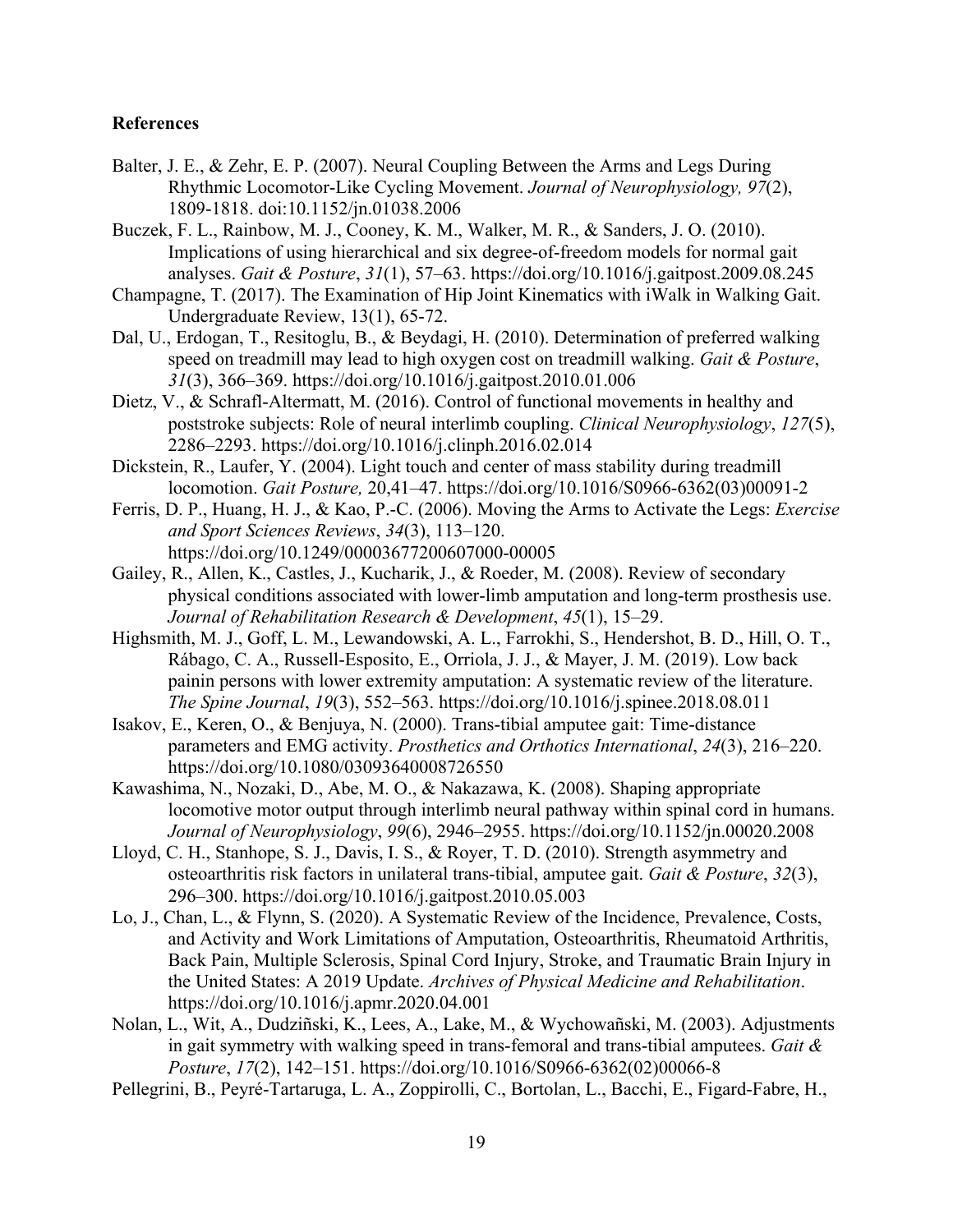& Schena, F. (2015). Exploring Muscle Activation during Nordic Walking: A Comparison between Conventional and Uphill Walking. *PLOS ONE*, *10*(9), e0138906. https://doi.org/10.1371/journal.pone.0138906

- Pellegrini, B., Peyré-Tartaruga, L. A., Zoppirolli, C., Bortolan, L., Savoldelli, A., Minetti, A. E., & Schena, F. (2017). Mechanical energy patterns in nordic walking: Comparisons with conventional walking. *Gait & Posture*, *51*, 234–238. https://doi.org/10.1016/j.gaitpost.2016.10.010
- Wong, C. K., Ehrlich, J. E., Ersing, J. C., Maroldi, N. J., Stevenson, C. E., & Varca, M. J. (2016). Exercise programs to improve gait performance in people with lower limb amputation: A systematic review. *Prosthetics and Orthotics International*, *40*(1), 8–17. https://doi.org/10.1177/0309364614546926
- Yoder, A. J., Petrella, A. J., & Silverman, A. K. (2015). Trunk–pelvis motion, joint loads, and muscle forces during walking with a transtibial amputation. *Gait & Posture*, *41*(3), 757 762. https://doi.org/10.1016/j.gaitpost.2015.01.016
- Ziegler-Graham, K., MacKenzie, E. J., Ephraim, P. L., Travison, T. G., & Brookmeyer, R. (2008).

Estimating the Prevalence of Limb Loss in the United States: 2005 to 2050. *Archives of Physical Medicine and Rehabilitation*, *89*(3), 422–429. https:// doi.org/10.1016/j.apmr.2007.11.005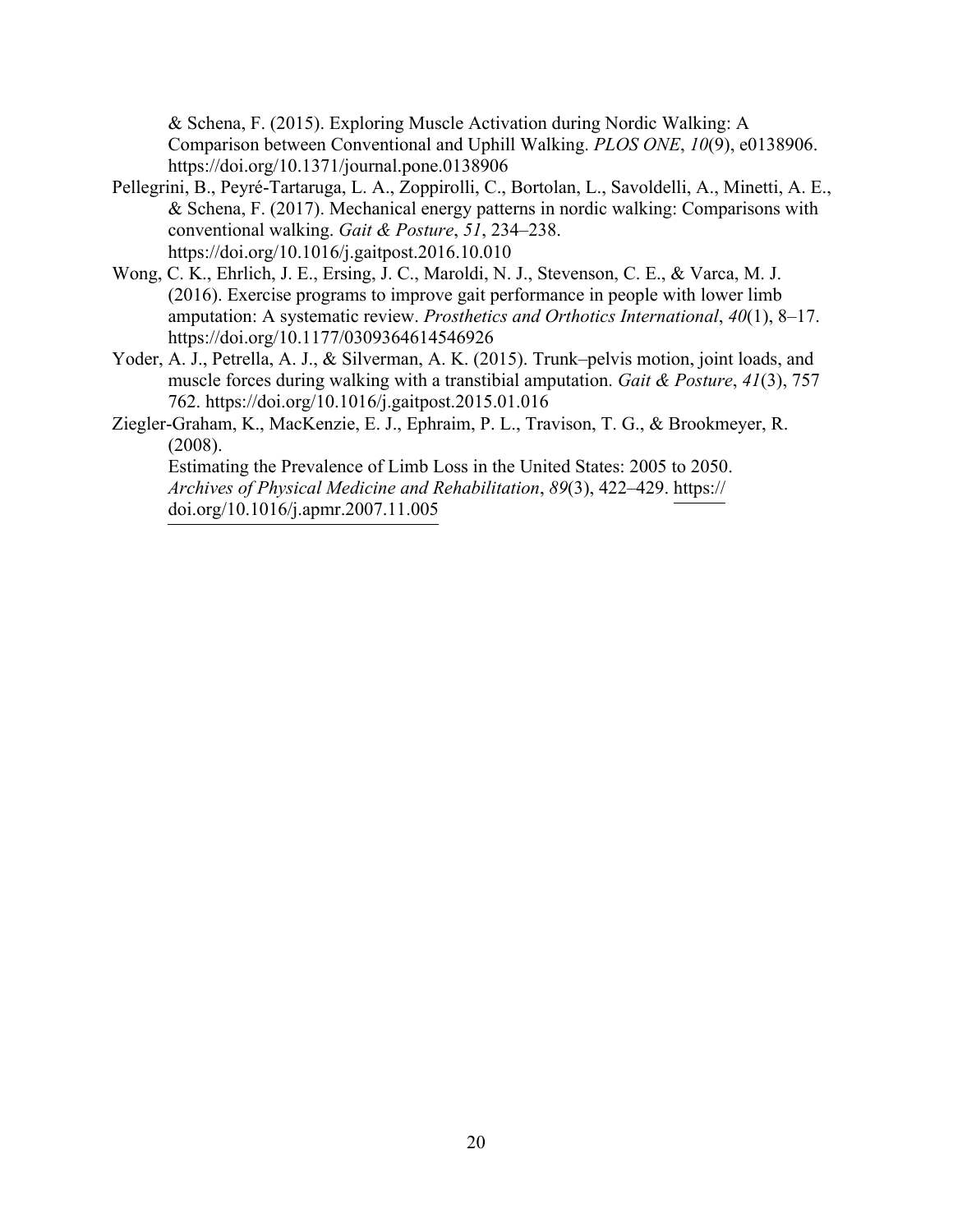#### **Curriculum Vitae**

Marissa Elquist, SPT

Department of Physical Therapy University of Nevada, Las Vegas Email: melquist12@gmail.com

Education

University of Nevada, Las Vegas Doctor of Physical Therapy, expected graduation May 2022

University of Nevada, Reno Bachelor of Science in Community Health, 2017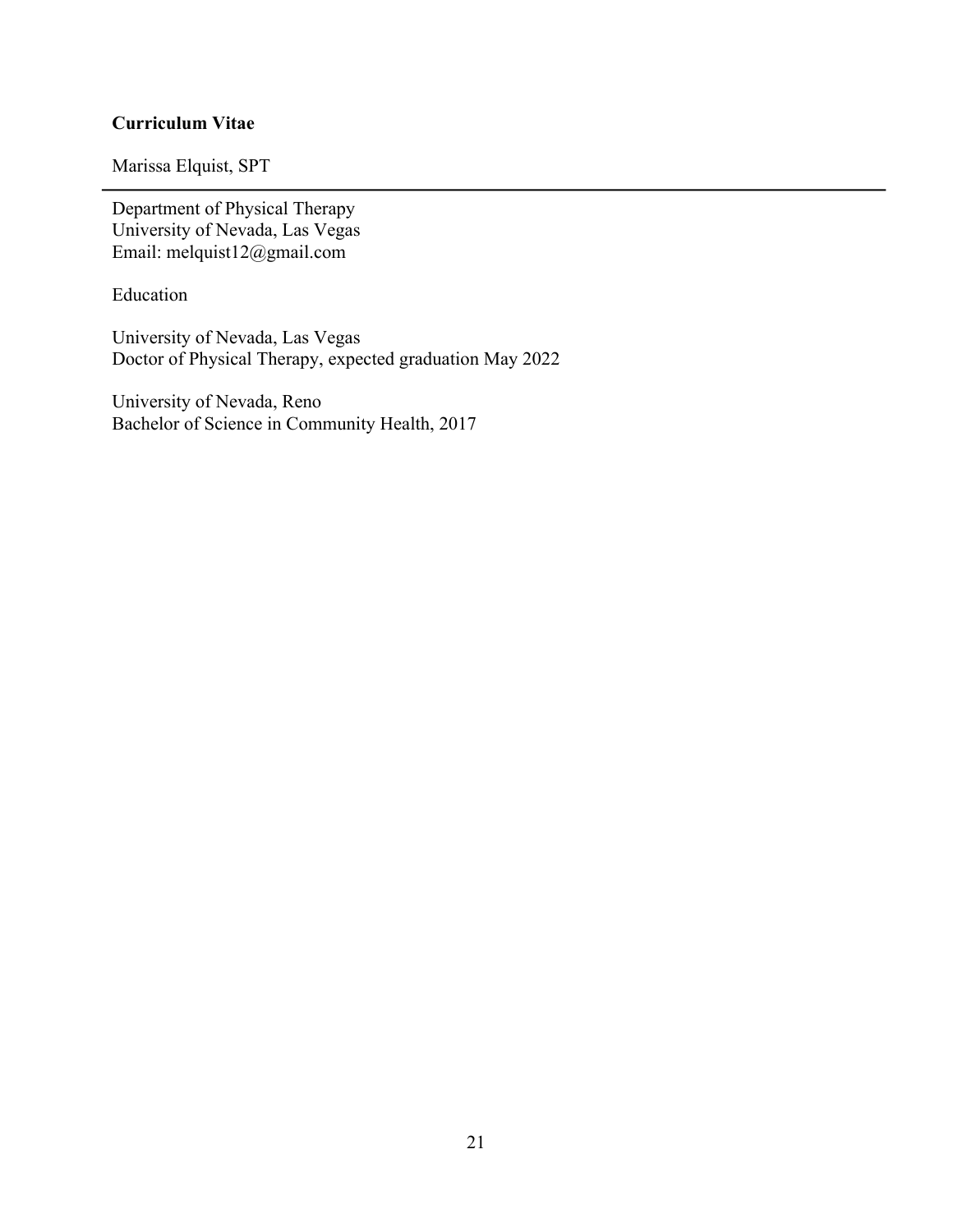Jonathan Garcia, SPT

Department of Physical Therapy University of Nevada, Las Vegas Email: breakthewater@gmail.com

Education

University of Nevada, Las Vegas Doctor of Physical Therapy, expected graduation May 2022

University of Nevada, Las Vegas Master of Science in Exercise Physiology, 2014

Arizona State University Bachelor of Applied Science in Exercise and Wellness, Minor in Kinesiology, 2009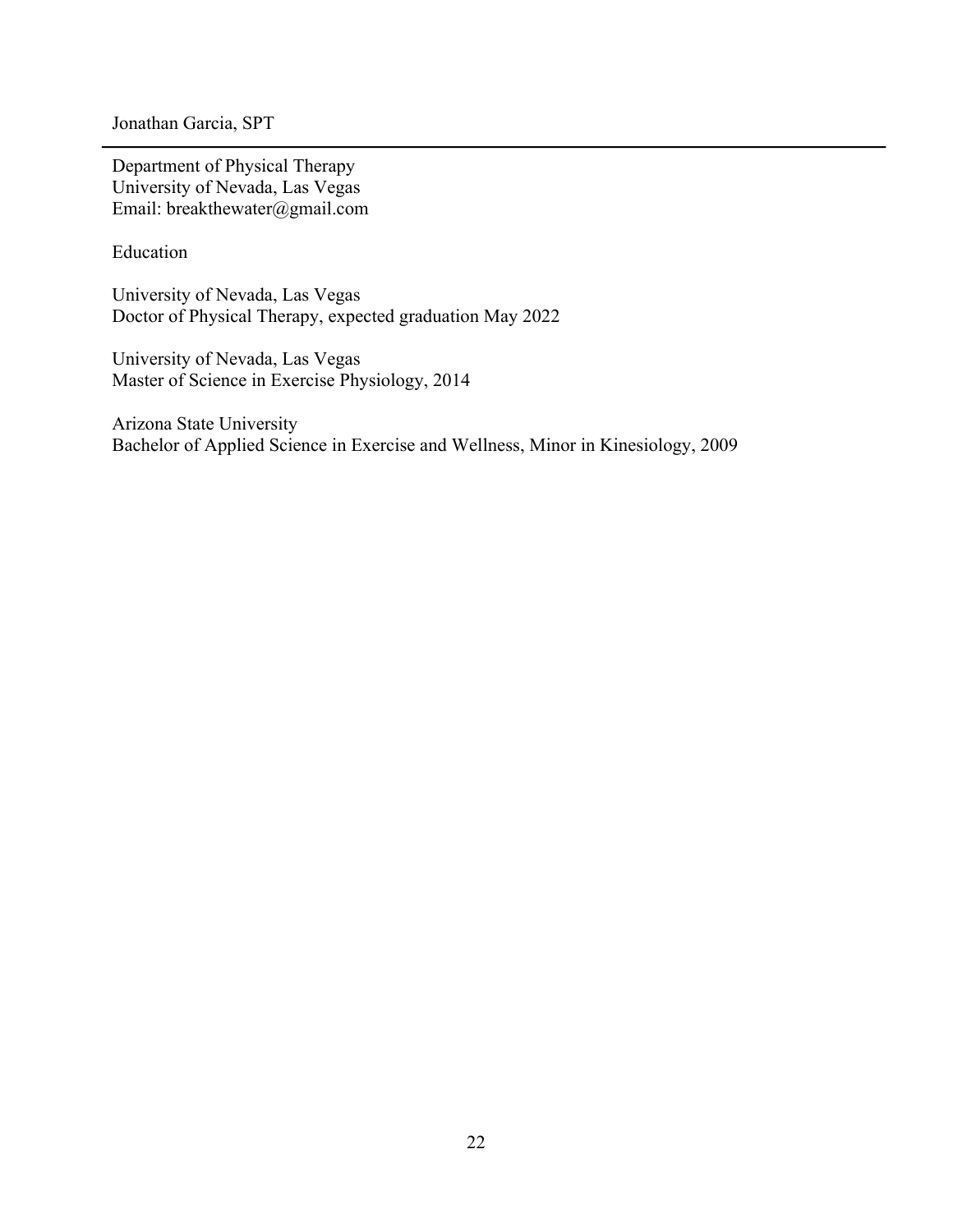Braden Owens, SPT

Department of Physical Therapy University of Nevada, Las Vegas Email: bradyowenspt@gmail.com

Education

University of Nevada, Las Vegas Doctor of Physical Therapy, expected graduation May 2022

Brigham Young University, Idaho Bachelor of Science in Exercise Physiology, 2018